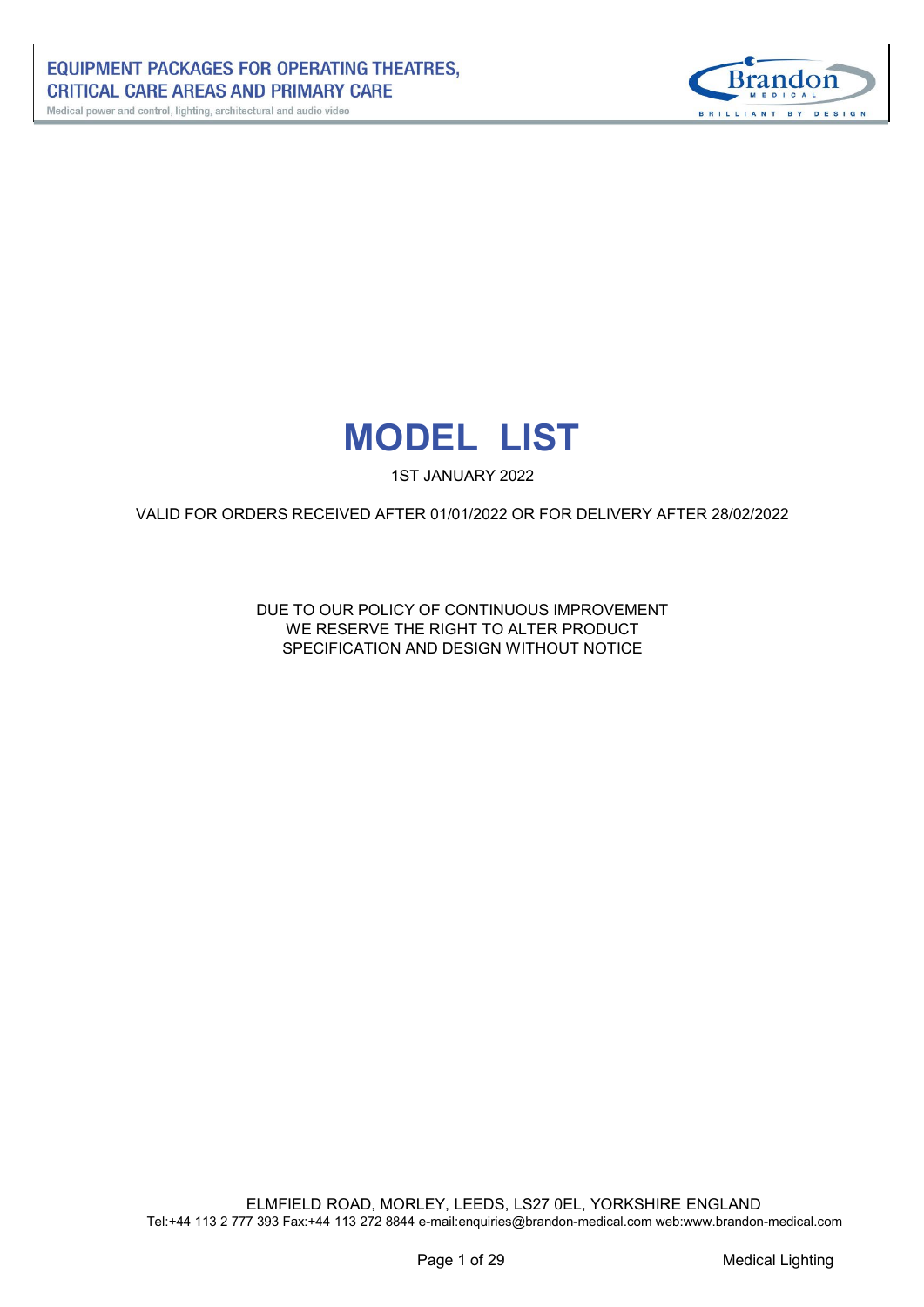## **QUASAR ELITE OPERATING THEATRE LAMPS (Single Ceiling Mounted - Require Stem Kits)**

| Qe30looc        | Quasar eLite Qe30 lamp head (160Klux), low ceiling, light spring arms, light horizontal for ceiling mount.   |
|-----------------|--------------------------------------------------------------------------------------------------------------|
| <b>Qe60sytc</b> | Quasar eLite Qe60 lamp head (160Klux), single cardanic, V spring arms, Titan central axis for ceiling mount. |
| Qe60dvtc        | Quasar eLite Qe60 lamp head (160Klux), double cardanic, V spring arms, Titan central axis for ceiling mount. |

#### **QUASAR ELITE OPERATING THEATRE LAMPS (TaNdem Mounted - Require Stem Kits)**

| Qe3010lonc | Quasar eLite Qe30 lamp head (160Klux), Qe10 satellite (100Klux), low ceiling, light spring arms, tandem<br>bracket for ceiling mount.  |
|------------|----------------------------------------------------------------------------------------------------------------------------------------|
| Qe3030lonc | Quasar eLite Qe30 lamp head (160Klux), Qe30 satellite (160Klux), low ceiling, light spring arms, tandem<br>bracket for ceiling mount.  |
| Qe3030sanc | Quasar eLite Qe30 lamp head (160Klux), Qe30 satellite (160Klux), single cardanic, AC spring arms, tandem<br>bracket for ceiling mount. |

## **QUASAR ELITE OPERATING THEATRE LAMPS - Lightweight Spring Arms (Require Stem Kits)**

| Qe3010lotc | Quasar eLite Qe30 lamp head (160Klux), Qe10 satellite (100Klux), low ceiling, light spring arms, Titan central<br>axis for ceiling mount. |
|------------|-------------------------------------------------------------------------------------------------------------------------------------------|
| Qe3030lotc | Quasar eLite Qe30 lamp head (160Klux), Qe30 satellite (160Klux), low ceiling, light spring arms, Titan central<br>axis for ceiling mount. |

## **QUASAR ELITE OPERATING THEATRE LAMPS - with Single Cardanic Arms (Require Stem Kits)**

| Qe3030satc          | Quasar eLite Qe30 lamp head (160Klux), Qe30 satellite (160Klux), single cardanic, AC spring arms, Titan<br>central axis for ceiling mount.                               |
|---------------------|--------------------------------------------------------------------------------------------------------------------------------------------------------------------------|
| Qe3030sytc          | Quasar eLite Qe30 lamp head (160Klux), Qe30 satellite (160Klux), single cardanic, V spring arms, Titan central<br>axis for ceiling mount.                                |
| Qe6030sytc          | Quasar eLite Qe60 lamp head (160Klux), Qe30 satellite (160Klux), single cardanic, V spring arms, Titan central<br>axis for ceiling mount.                                |
| Qe6060sytc          | Quasar eLite Qe60 lamp head (160Klux), Qe60 satellite (160Klux), single cardanic, V spring arms, Titan central<br>axis for ceiling mount.                                |
| <b>Qe303030satc</b> | Quasar eLite Qe30 lamp head (160Klux), Qe30 satellite (160Klux), Qe30 2nd satellite (160Klux), single<br>cardanic, AC spring arms, Titan central axis for ceiling mount. |
| <b>Qe603030sytc</b> | Quasar eLite Qe60 lamp head (160Klux), Qe30 satellite (160Klux), Qe30 2nd satellite (160Klux), single<br>cardanic, V spring arms, Titan central axis for ceiling mount.  |
| <b>Qe606030sytc</b> | Quasar eLite Qe60 lamp head (160Klux), Qe60 satellite (160Klux), Qe30 2nd satellite (160Klux), single<br>cardanic, V spring arms, Titan central axis for ceiling mount.  |
| <b>Qe606060svtc</b> | Quasar eLite Qe60 lamp head (160Klux), Qe60 satellite (160Klux), Qe60 2nd satellite (160Klux), single<br>cardanic, V spring arms, Titan central axis for ceiling mount.  |

## **QUASAR ELITE OPERATING THEATRE LAMPS - with Double Cardanic Arms (Require Stem Kits)**

| Qe6030dvtc          | Quasar eLite Qe60 lamp head (160Klux), Qe30 satellite (160Klux), double cardanic, V spring arms, Titan<br>central axis for ceiling mount.                               |
|---------------------|-------------------------------------------------------------------------------------------------------------------------------------------------------------------------|
| Qe6060dvtc          | Quasar eLite Qe60 lamp head (160Klux), Qe60 satellite (160Klux), double cardanic, V spring arms, Titan<br>central axis for ceiling mount.                               |
| Qe603030dytc        | Quasar eLite Qe60 lamp head (160Klux), Qe30 satellite (160Klux), Qe30 2nd satellite (160Klux), double<br>cardanic, V spring arms, Titan central axis for ceiling mount. |
| <b>Qe606030dvtc</b> | Quasar eLite Qe60 lamp head (160Klux), Qe60 satellite (160Klux), Qe30 2nd satellite (160Klux), double<br>cardanic, V spring arms, Titan central axis for ceiling mount. |
| <b>Qe606060dvtc</b> | Quasar eLite Qe60 lamp head (160Klux), Qe60 satellite (160Klux), Qe60 2nd satellite (160Klux), double<br>cardanic, V spring arms, Titan central axis for ceiling mount. |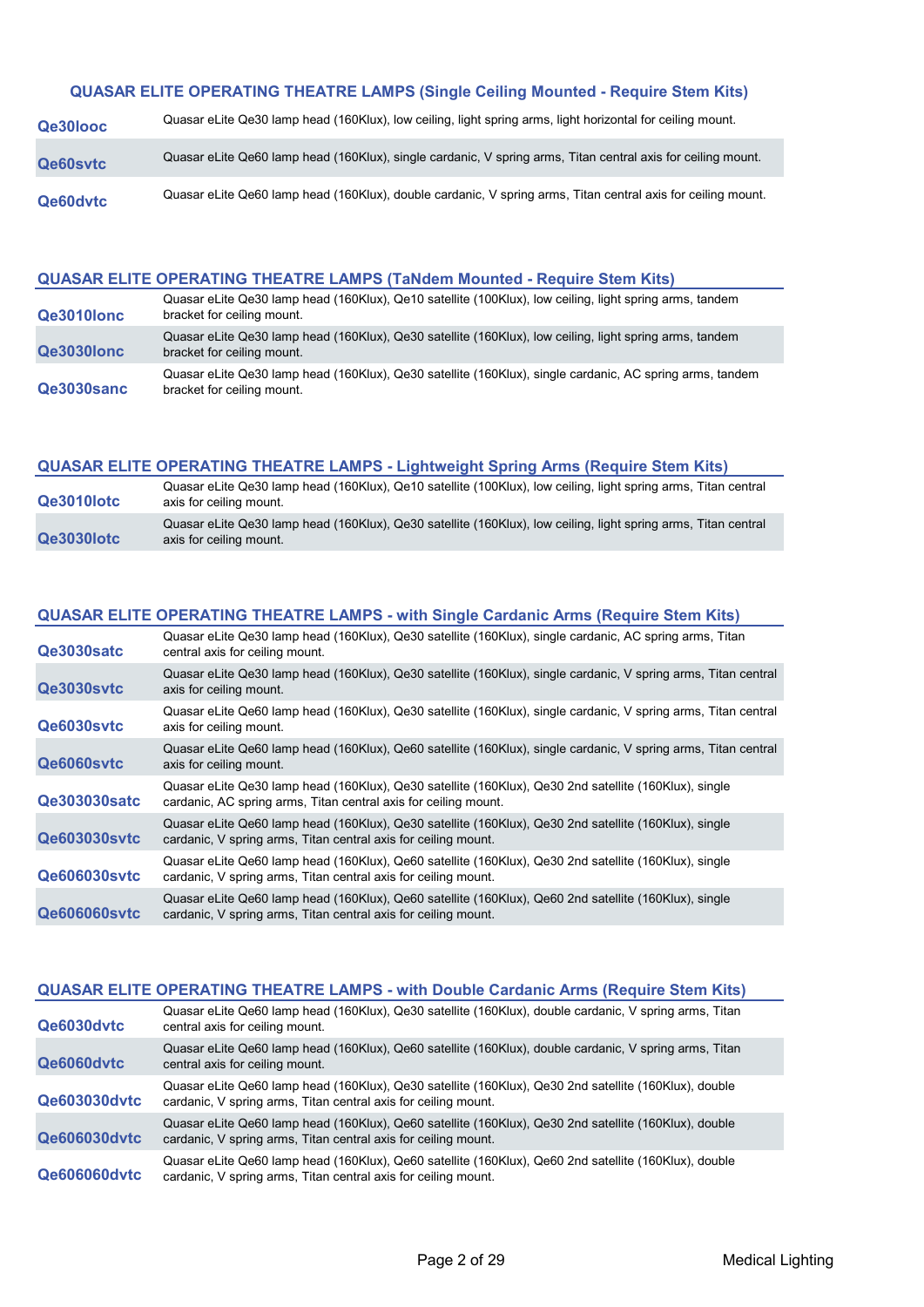## **QUASAR ELITE OPERATING THEATRE LAMPS - with Cameras (Require Stem Kits)**

|                   | <b>EDITE OF ERATING THEATING EATH OF WILL CALIFUL AND A REPORT OF A LIGHT</b>                                                                                     |
|-------------------|-------------------------------------------------------------------------------------------------------------------------------------------------------------------|
| <b>Qe3Csvtc</b>   | Quasar eLite Qe30 lamp (160Klux) with camera and stops, single cardanic, V spring arms, Titan central axis for<br>ceiling mount.                                  |
| Qe3C10svtc        | Quasar eLite Qe30 lamp (160Klux) with camera and stops, Qe10 satellite (100Klux), single cardanic, V spring<br>arms, Titan central axis for ceiling mount.        |
| Qe3C30svtc        | Quasar eLite Qe30 lamp (160Klux) with camera and stops, Qe30 satellite (160Klux), single cardanic, V spring<br>arms. Titan central axis for ceiling mount.        |
| Qe3C60svtc        | Quasar eLite Qe30 lamp (160Klux) with camera and stops, Qe60 satellite (160Klux), single cardanic, V spring<br>arms, Titan central axis for ceiling mount.        |
| <b>Qe6Csvtc</b>   | Quasar eLite Qe60 lamp (160Klux) with camera and stops, single cardanic, V spring arms, Titan central axis for<br>ceiling mount.                                  |
| Qe6C30svtc        | Quasar eLite Qe60 lamp (160Klux) with camera and stops, Qe30 satellite (160Klux), single cardanic, V spring<br>arms, Titan central axis for ceiling mount.        |
| Qe6C60svtc        | Quasar eLite Qe60 lamp (160Klux) with camera and stops, Qe60 satellite (160Klux), single cardanic, V spring<br>arms, Titan central axis for ceiling mount.        |
| QeGC60dvtc        | Quasar eLite 1.5-21Kg monitor arm, 5P + 360° video connectors, Qe60 satellite (160Klux), double cardanic, V<br>spring arms, Titan central axis for ceiling mount. |
| <b>Qe6HGDdvtc</b> | Quasar eLite Qe60 lamp (160Klux) with camera, 1.5-21Kg monitor arm, cabled with stops, double cardanic, V<br>spring arms, Titan central axis for ceiling mount.   |
| Qe6H30svtc        | Quasar eLite Qe60 lamp (160Klux) with camera, Qe30 satellite (160Klux), single cardanic, V spring arms, Titan<br>central axis for ceiling mount.                  |
| Qe6H60svtc        | Quasar eLite Qe60 lamp (160Klux) with camera, Qe60 satellite (160Klux), single cardanic, V spring arms, Titan<br>central axis for ceiling mount.                  |
| <b>Qe6Hdvtc</b>   | Quasar eLite Qe60 lamp (160Klux) with camera, double cardanic, V spring arms, Titan central axis for ceiling<br>mount.                                            |
| Qe6H30dvtc        | Quasar eLite Qe60 lamp (160Klux) with camera, Qe30 satellite (160Klux), double cardanic, V spring arms, Titan<br>central axis for ceiling mount.                  |
| Qe6H60dvtc        | Quasar eLite Qe60 lamp (160Klux) with camera, Qe60 satellite (160Klux), double cardanic, V spring arms, Titan<br>central axis for ceiling mount.                  |
| Qe6P30dvtc        | Quasar eLite Qe60 lamp (160Klux) with camera provision, Qe30 satellite (160Klux), double cardanic, V spring<br>arms, Titan central axis for ceiling mount.        |
| Qe6P60dvtc        | Quasar eLite Qe60 lamp (160Klux) with camera provision, Qe60 satellite (160Klux), double cardanic, V spring<br>arms, Titan central axis for ceiling mount.        |

|                     | QUASAR ELITE OPERATING THEATRE LAMPS - with Cameras & Monitor Arms(Require Stem Kits)                                                                                                                 |                         |
|---------------------|-------------------------------------------------------------------------------------------------------------------------------------------------------------------------------------------------------|-------------------------|
| Qe6H30GAdvtc        | Quasar eLite Qe60 lamp (160Klux) with camera, Qe30 satellite (160Klux), 1.5-21Kg monitor arm, 3P with 360°<br>power connectors, double cardanic, V spring arms, Titan central axis for ceiling mount. |                         |
| Qe6H60GAdvtc        | Quasar eLite Qe60 lamp (160Klux) with camera, Qe60 satellite (160Klux), 1.5-21Kg monitor arm, 3P with 360°<br>power connectors, double cardanic, V spring arms, Titan central axis for ceiling mount. |                         |
| Qe6H30GDdvtc        | Quasar eLite Qe60 lamp (160Klux) with camera, Qe30 satellite (160Klux), 1.5-21Kg monitor arm, cabled with<br>stops, double cardanic, V spring arms, Titan central axis for ceiling mount.             |                         |
| <b>Qe6H60GDdvtc</b> | Quasar eLite Qe60 lamp (160Klux) with camera, Qe60 satellite (160Klux), 1.5-21Kg monitor arm, cabled with<br>stops, double cardanic, V spring arms, Titan central axis for ceiling mount.             |                         |
| Qe6H30HDdvtc        | Quasar eLite Qe60 lamp (160Klux) with camera, Qe30 satellite (160Klux), 26Kg monitor arm, cabled with stops,<br>double cardanic, V spring arms, Titan central axis for ceiling mount.                 |                         |
| Qe6H60HDdvtc        | Quasar eLite Qe60 lamp (160Klux) with camera, Qe60 satellite (160Klux), 26Kg monitor arm, cabled with stops,<br>double cardanic, V spring arms, Titan central axis for ceiling mount.                 |                         |
|                     | <b>QUASAR ELITE MONITOR &amp; ACCESSORY ARMS (Require Stem Kits)</b>                                                                                                                                  |                         |
| <b>QeGA0vtc</b>     | Quasar eLite 1.5-21Kg monitor arm, 3P with 360° power connectors, no bracket, V spring arms, Titan central<br>axis for ceiling mount.                                                                 |                         |
| <b>QeGDvvtc</b>     | Quasar eLite 1.5-21Kg monitor arm, cabled with stops, VESA single monitor bracket, V spring arms, Titan<br>central axis for ceiling mount.                                                            |                         |
| <b>QeGDtvtc</b>     | Quasar eLite 1.5-21Kg monitor arm, cabled with stops, VESA twin monitor bracket, V spring arms, Titan central<br>axis for ceiling mount.                                                              |                         |
| <b>QeHDtvtc</b>     | Quasar eLite 26Kg monitor arm, cabled with stops, VESA twin monitor bracket, V spring arms, Titan central<br>axis for ceiling mount.                                                                  |                         |
| 15099               | SymposiaView Single Monitor Bracket for 21Kg 'V Series' Arm                                                                                                                                           |                         |
| 15064               | SymposiaView Duo Monitor Bracket for 21Kg 'V Series' Arm                                                                                                                                              |                         |
| 15141               | SymposiaView Duo Monitor Bracket for 26Kg 'V Series' Arm                                                                                                                                              |                         |
| 15063               | Symposia Wireless HD Camera Yoke Mount Kit (for QeGA0vtc above)                                                                                                                                       |                         |
| 15060               | Symposia Wireless 4K Camera Yoke Mount Kit (for QeGA0vtc above)                                                                                                                                       |                         |
| <b>Sym-Cam4K</b>    | 4K Demountable Wireless Camera Module (add ceiling arm & yoke Mount Kit)                                                                                                                              |                         |
| 15147               | HD Demountable Wireless Camera Module (add ceiling arm & yoke Mount Kit)                                                                                                                              |                         |
|                     | Page 3 of 29                                                                                                                                                                                          | <b>Medical Lighting</b> |
|                     |                                                                                                                                                                                                       |                         |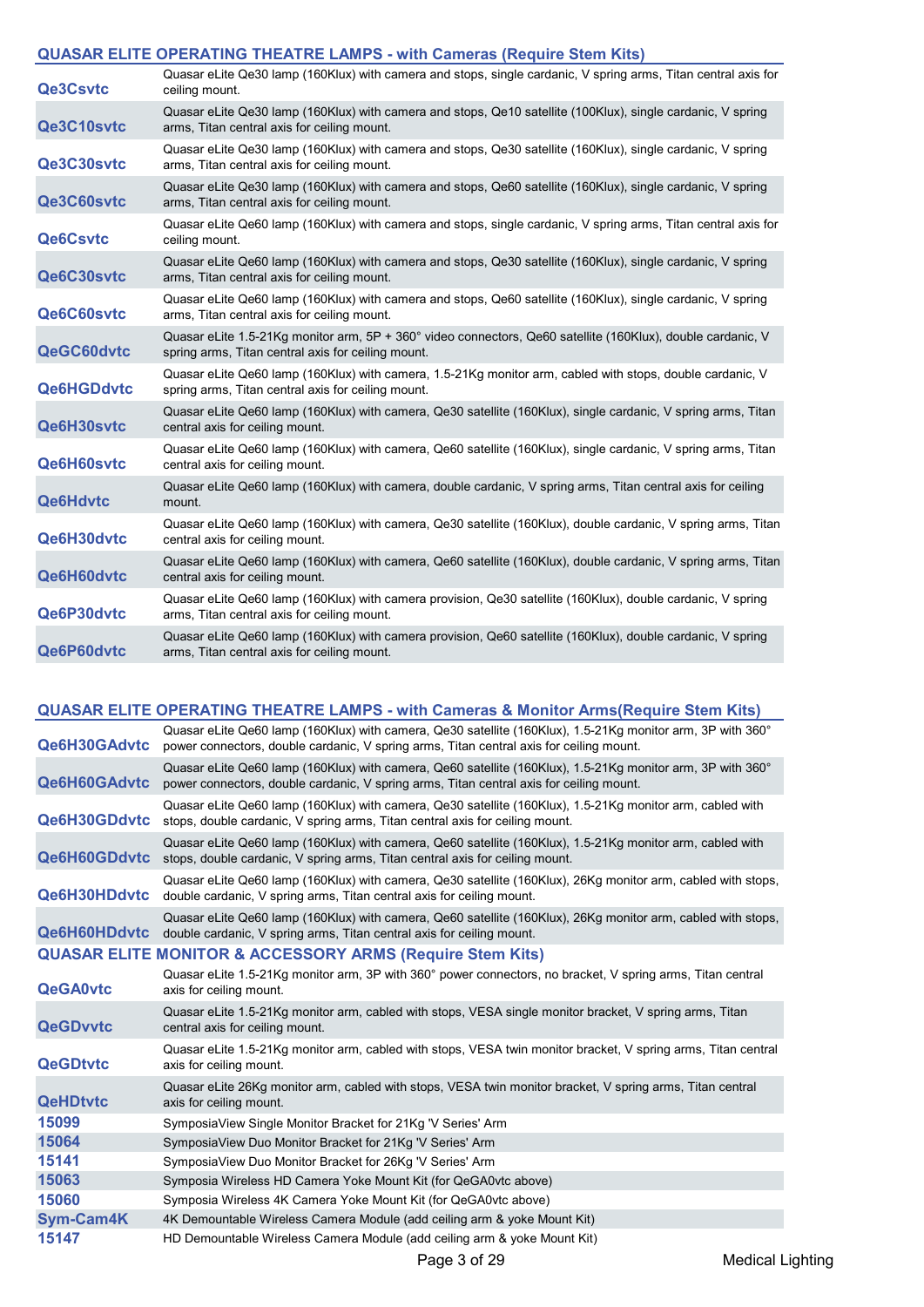## **QUASAR ELITE MOBILE OPERATING THEATRE LAMPS.**

| Qe30MO            | Quasar Qe30 (160,000 Lux), integral power supply                                |
|-------------------|---------------------------------------------------------------------------------|
| <b>Qe30MEL</b>    | Quasar Qe30 (160,000 Lux), emergency power unit. 3 hrs                          |
| Qe60M             | Quasar eLite (160,000 Lux), integral power supply                               |
| <b>Qe60MS</b>     | Quasar eLite (160,000 Lux), integral power supply with Schuko style plug        |
| <b>Qe60MU</b>     | Quasar eLite (160,000 Lux), integral power supply with US style plug            |
| <b>Qe60MEL</b>    | Quasar eLite (160,000 Lux), emergency power unit. 3 hrs                         |
| <b>Qe6HM</b>      | Quasar eLite (160,000 Lux), mobile OT light with HD Camera                      |
| <b>Qe6HMEL</b>    | Quasar eLite (160,000 Lux), mobile OT light, HD Camera & emergency power supply |
| <b>QLED10M-FC</b> | Flight Case to suit Quasar Mobile Demonstration Unit - NOT FOR RESALE           |

#### **MOUNTING ACCESSORIES & POWER SYSTEMS FOR MEDICAL LUMINARIES.**

| 12981             | M <sub>16</sub> Ceiling Anchor Ring                                                         |
|-------------------|---------------------------------------------------------------------------------------------|
| 14170             | Minor Adjustable 45mm Ceiling Stem with 50W 24V PSU                                         |
| 15094             | Adjustable Ceiling Column Stem for Titan Central Axis (with ceiling cover)                  |
| 15114             | Ceiling Column Cutting Guide - assists accurate cutting with hand saw                       |
| 15051             | Ingress Protection Kit for Titan entral Axis                                                |
| <b>XF15119</b>    | Ceiling Column Cutting Service for custom lengths                                           |
| <b>HWS14869</b>   | Stop Kit for retrofit to Titan Cnetral Axis Arms                                            |
| <b>ZE150H-1SS</b> | HDLED 24VDC 150W Single Power Supply, ceiling column mounted                                |
| <b>ZE150H-2SS</b> | HDLED 24VDC 150W Double Power Supply, ceiling column mounted                                |
| <b>ZE150H-3SS</b> | HDLED 24VDC 150W Triple Power Supply, ceiling column mounted                                |
| <b>ZE150H-4SS</b> | HDLED 24VDC 150W Quad Power Supply, ceiling column mounted                                  |
| <b>ZE150H-1SB</b> | HDLED 24VDC 150W Power Supply, standard power. Boxed IP65 with In/Out Terminations          |
| <b>ZE150H-1SR</b> | HDLED 24VDC 150W Power Supply, standard power, remote mount, unboxed                        |
| iBEPU0300L        | Combined Power/Battery Unit for single lamp head. 300 Watt/hour. Excl. Batteries            |
| iBEPU0300B        | Combined Power/Battery Chassis for panel mount (single lamp) 300 Watt/hour. Excl. Batteries |
| EBL13847-1218FI   | Battery AGM 12V 18AH Flame Retardant - 2 required per iBEPU0300                             |
| EBL13847-1226     | High Capacity, 10 Year Battery Option - 2 required per iBEPU0300                            |

#### **REMOTE CONTROL PANELS FOR MEDICAL LUMINARIES.**

| 14721-1 | i2i Base Station Wall Mounted Remote Control for SINGLE Luminaire Eg Qe60    |
|---------|------------------------------------------------------------------------------|
| 14721-2 | i2i Base Station Wall Mounted Remote Control for DOUBLE Luminaire Eg Qe6060  |
| 14722-1 | i2i Base Station Flush Mounted Remote Control for SINGLE Luminaire Eg Qe60   |
| 14722-2 | i2i Base Station Flush Mounted Remote Control for DOUBLE Luminaire Eg Qe6060 |
| 14844   | i2i Base Station for iTCP Control Panel integration                          |
|         |                                                                              |
| Note:   | Remote control for TRIPLE Systems requires both 13974-1 AND 13974-2          |
| 14721-3 | HD600 Quasar eLiteWireless i2i Qe6H Camera Control Unit                      |
| 14721-4 | HD600 Quasar eLiteWireless i2i Qe3H Camera Control Unit                      |
| 14722-3 | HD600 Quasar eLiteFlush Mount Wireless i2i Qe6HCamera Control Unit           |

#### **VIDEO MONITORS**

| EVM24MFA1  | 24" HD Surg ical Monitor 350 cd/m2           |
|------------|----------------------------------------------|
| EVM24MFA2  | 24" HD Surg ical Monitor 900 cd/m2           |
| EVM27MFA1  | 27" HD Surg ical Monitor                     |
| EVM274MFA1 | 27" 4K Surg ical Monitor                     |
| EVM32MFA1  | 32" HD Surgical Monitor                      |
| EVM324MFA1 | 32" 4K Surgical Monitor 700 cd/m2            |
| EVM324MFA2 | 32" 4K Surgical Monitor 350 cd/m2            |
| EVM554MFA1 | 55" HD Surgical Monitor 500 cd/m2            |
| EVM554MFA2 | 55" HD Surgical Monitor Touch 500 cd/m2      |
| EVM46MFSN1 | Multisync 46" FHD monitor with DICOM Preset. |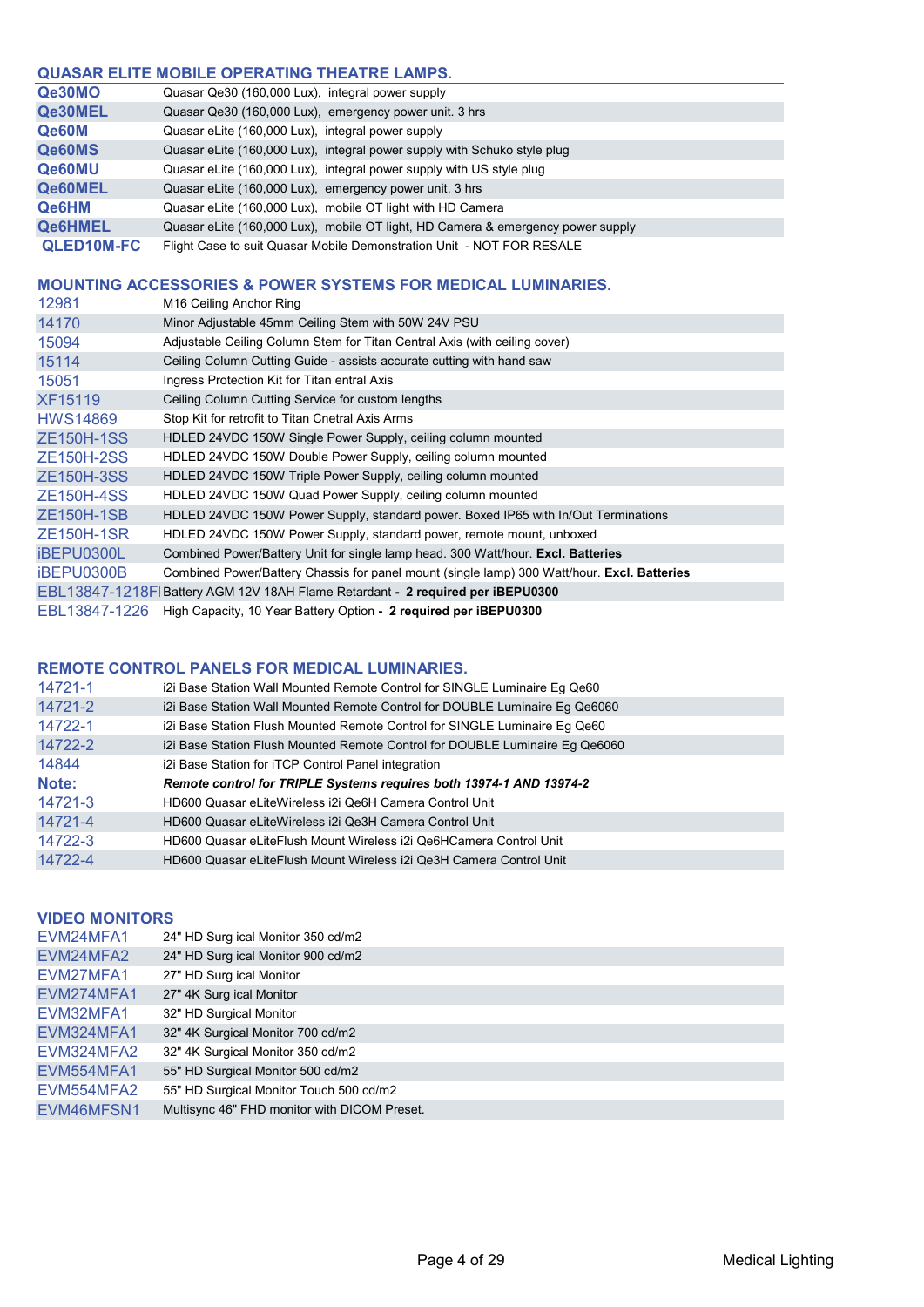| VIDEO ACCESSORIES: Audio Options, Medical Recorders, Converters, Connectivity and Cabling |                                                                      |  |
|-------------------------------------------------------------------------------------------|----------------------------------------------------------------------|--|
| BVCS <sub>60</sub>                                                                        | Wireless Headset with Microphone and Earpiece                        |  |
| EVXANN100                                                                                 | <b>IP Intercom Transmitter</b>                                       |  |
| EVXPS1                                                                                    | IP Intercom Station with Mic & Speakers                              |  |
| EA70925                                                                                   | Pair of Premium Sound Ceiling Mounted Loudspeakers                   |  |
| EVPMVR420                                                                                 | Symposia MVR Pro Recorder without screen for iTCP/Entoli Integration |  |
| EVPMVR409                                                                                 | Symposia MVR Pro Recorder with screen for stand alone recording      |  |
| <b>EVPMVRDICOM</b>                                                                        | MVR DICOM Worklist/DICOM Documentation Solution Activation Key       |  |
| EVPMVRAK4K                                                                                | MVR 4K Recording (2160p30) Activation Key                            |  |
| EVA70850                                                                                  | Mini AV Converter: Decimator HDMI-SDI SDI-HDMI                       |  |
| EVX70493                                                                                  | Mini AV Converter: SDI to Analogue Video                             |  |
| EVX70494                                                                                  | Mini AV Converter: Analogue to SDI                                   |  |
| EVX70495                                                                                  | Mini AV Converter: SDI to Optical Fibre                              |  |
| EVX70496                                                                                  | Mini AV Converter: SDI Distribution Amplifier                        |  |
| EVX71035                                                                                  | Wireless Video Link Kit (Includes Tx/Rx)                             |  |

## **ENTOLI VIDEO ACCESSORIES**

| EVX70946                                | AVAS212 4K Encoder                                                                       |
|-----------------------------------------|------------------------------------------------------------------------------------------|
| EVX70947                                | Entoli 19" Touch Control Screen HIT                                                      |
| EVX70948                                | <b>Fanless Control PC ARK</b>                                                            |
| EVX70950                                | Entoli 10Gb Ultra High Speed Video Management Switch                                     |
| EVX70951                                | Fibre 10Gb Media Converter SFP Module                                                    |
| HOP70173                                | Entoli 19" Touch Screen Pendant Mount Arm                                                |
| <b>EVAECSBTRCM Entoli Control Suite</b> |                                                                                          |
| EVA1RSBBRC                              | RS232 Accessory Control Interface                                                        |
| <b>EVATAPTPRC</b>                       | <b>TABLET ACCESS POINT</b>                                                               |
| EVCH30ZPS                               | HD PTZ DOME CAMERA (SDI) Sony SRG300H                                                    |
| 14822                                   | <b>Entoli Equipment Enclosure</b>                                                        |
| 14500                                   | Pendant AV Interface Module                                                              |
| EVW6030003                              | AAP102 Flush Plate (4xAAP)                                                               |
| EVW6053303                              | AAP102MK Wall Plate (3xAAP)                                                              |
| EVP7009122                              | Interconnect Plate: BNC x 3                                                              |
| EVP7040421                              | Interconnect Plate: VGA                                                                  |
| EVP7061613                              | Interconnect Plate: HDMI                                                                 |
| EVP7010024                              | Interconnect Plate: RJ45 x 2 (2U)                                                        |
| EVP7062221                              | Interconnect Plate: Single Cable Entry                                                   |
| EVP7063603                              | Interconnect Plate: Twin Cable Entry                                                     |
| EVP7009021                              | Interconnect Plate: BLANK Single                                                         |
| EVP7009022                              | Interconnect Plate: BLANK Double                                                         |
| EVP7009024                              | Interconnect Plate: BLANK Quad                                                           |
| EVWBNC10                                | BNC extension cable, 10m. Required for remote mounting of Filter/Connector PCB (2 req'd) |
| EVWBNC20                                | BNC extension cable, 20m. Required for remote mounting of Filter/Connector PCB (2 req'd) |
| EVX71102                                | GigaVex Rugged HDMI Cable, 0.2 meter                                                     |
| EVX71103                                | GigaVex Rugged HDMI Cable, 0.5 meter                                                     |
| EVX71104                                | GigaVex Rugged HDMI Cable, 1 meter                                                       |
| EVX71105                                | GigaVex Rugged HDMI Cable, 2 meter                                                       |
| EVX71099                                | GigaVex Rugged AOC HDMI Fibre Cable, 15 meter                                            |
| EVX71100                                | GigaVex Rugged AOC HDMI Fibre Cable, 50 meter                                            |
| EVX71101                                | GigaVex Rugged AOC HDMI Fibre Cable, 100meter                                            |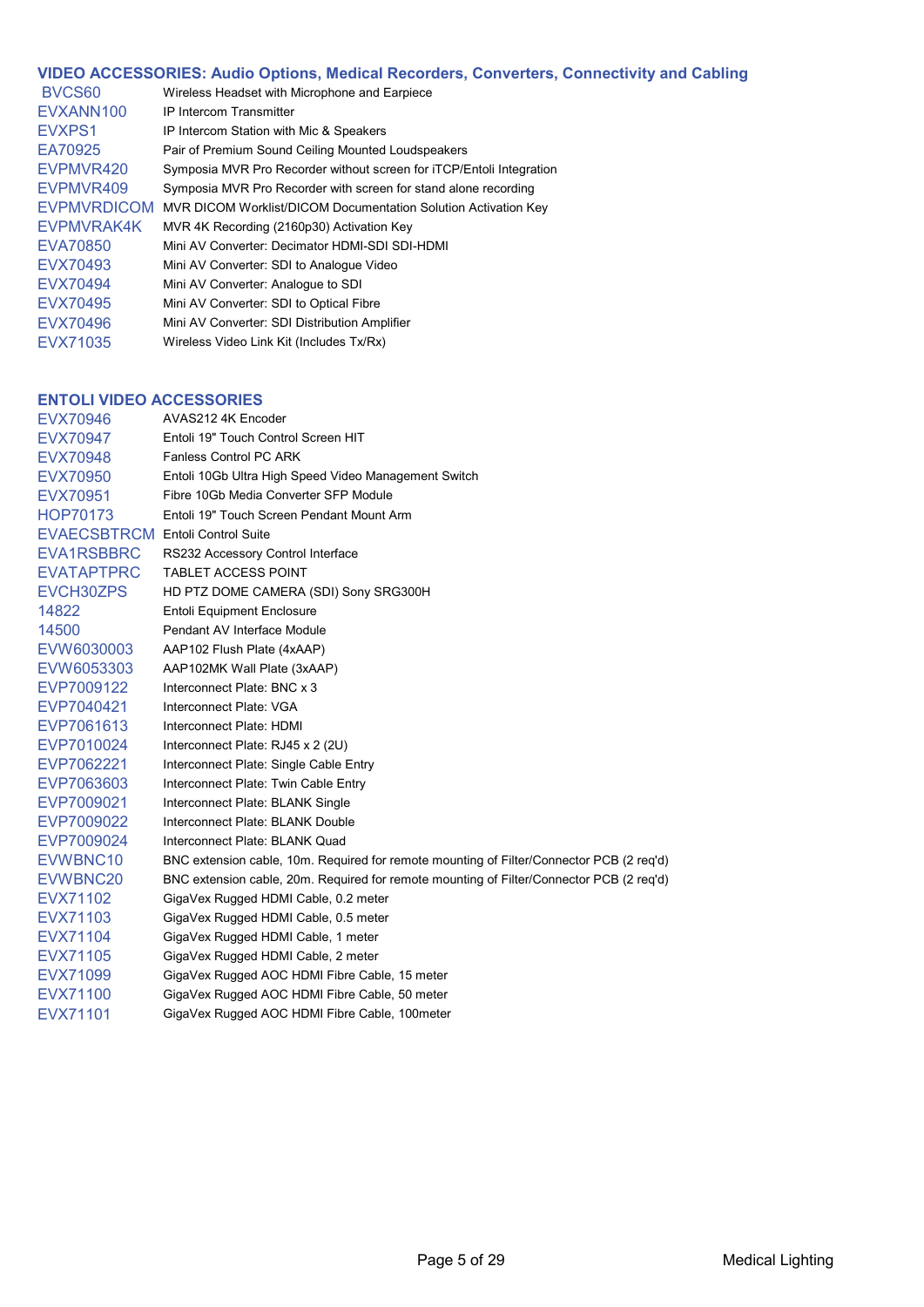#### **ASTRAMAX HD-LED MINOR SURGERY LAMPS**

| AM30CJ     | Astramax AM30 Ceiling Mounted Light                                                     |
|------------|-----------------------------------------------------------------------------------------|
| AM30MO     | Astramax AM30 Mobile Light                                                              |
| AM30MEL    | Astramax AM30 Mobile Light With Battery Back Up                                         |
| AM30WJ     | Astramax AM30 Wall Mounted Light                                                        |
| AM30WOST   | Astramax AM30 Wall Mounted Light (Requires remote PSU ZE050H-SW)                        |
| AM3010TJ   | Astramax AM30 / ALE10 Ceiling Mount Tandem                                              |
| AM3030lotc | Astramax AM30 Duo low ceiling, light spring arms, Titan central axis for ceiling mount. |
| AM3030TJ   | Astramax AM30 Ceiling Mount Tandem                                                      |
| AM30CDTU   | Astramax AM30 Tandem With Accessory Arm                                                 |
| 14562      | Astramax AM30 LAMPHEAD 150,000 Lux                                                      |

## **ASTRALITE ALE10 MINOR SURGICAL LAMPS**

| ALE <sub>10</sub> CJ  | Astralite ALE10 Ceiling Mounted Light (100 KLux)                                      |
|-----------------------|---------------------------------------------------------------------------------------|
| ALE <sub>10</sub> MO  | Astralite ALE10 Mobile Light (100 KLux)                                               |
| ALE10MTA              | Astralite ALE10 Mobile Light (100 KLux) with telescopic stand, 230VAC Input           |
| ALE <sub>10</sub> MTD | Astralite ALE10 Mobile Light (100 KLux) with telescopic stand, DC Input with plug PSU |
| ALE10MEL              | Astralite ALE10 Mobile Light With Battery Back Up (100 KLux)                          |
| ALE <sub>10</sub> WJ  | Astralite ALE10 Wall Mount Light (100 KLux)                                           |
| <b>ALE1010TJ</b>      | Astralite ALE10 Tandem Mounted Light (100 KLux)                                       |
| 14605                 | Astralite ALE10 lamp head                                                             |

## **ASTRALITE AL10 MINOR SURGICAL LAMPS**

| AL10CJ  | Astralite AL10 Ceiling Mounted Light (70 KLux)                                      |
|---------|-------------------------------------------------------------------------------------|
| AL10MO  | Astralite AL10 Mobile Light (70 KLux)                                               |
| AL10MTA | Astralite AL10 Mobile Light (70 KLux) with telescopic stand, 230VAC Input           |
| AL10MTD | Astralite AL10 Mobile Light (70 KLux) with telescopic stand, DC Input with plug PSU |
| AL10WJ  | Astralite AL10 Wall Mount Light (70 KLux)                                           |

## **COOLVIEW CLED23 LED EXAMINATION LIGHTS TX Arm - with LED technology.**

| CLED23TXBP | Coolview CLED23 TX back plate mounted examination light & wall bracket               |
|------------|--------------------------------------------------------------------------------------|
| CLED23T1C  | Coolview CLED23 T1 ceiling mounted examination light & full rotation ceiling pole    |
| CLED23TXC  | Coolview CLED23 T1 ceiling mounted examination light & Limited Rotation Ceiling Pole |
| CLED23TXDP | Coolview CLED23 TX desk mounted examination light & desk bracket                     |
| CLED23TXMP | Coolview CLED23 TX mobile examination light & mobile trolley base                    |
| CLED23TXRP | Coolview CLED23 TX rail mounted examination light & rail clamp bracket               |
| CLED23TXWP | Coolview CLED23 TX wall mounted examination light & wall bracket with cable entry    |

#### **COOLVIEW CLED53 LED EXAMINATION LIGHTS FX Arm - with LED technology.**

| CLED53FXBP | CLED53 FX B/Plate Mounted Examination Light                                 |
|------------|-----------------------------------------------------------------------------|
| CLED53FXC  | CLED53 FX Ceiling Mounted Examination Light & Limited Rotation Ceiling Pole |
| CLED53FXDP | <b>CLED53 FX Desk Mounted Examination Light</b>                             |
| CLED53FXMP | <b>CLED53 FX Mobile Examination Light</b>                                   |
| CLED53FXRP | <b>CLED53 FX Rail Mounted Examination Light</b>                             |
| CLED53FXWP | CLED53 FX Wall Mounted Examination Light                                    |

## **COOLVIEW CLED50 LED EXAMINATION LIGHTS FX Arm - with LED technology.**

| CLED50FXBP | CLED50 FX B/Plate Mounted Examination Light                                 |
|------------|-----------------------------------------------------------------------------|
| CLED50FXC  | CLED50 FX Ceiling Mounted Examination Light & Limited Rotation Ceiling Pole |
| CLED50FXDP | <b>CLED50 FX Desk Mounted Examination Light</b>                             |
| CLED50FXMP | CLED50 FX Mobile Examination Light                                          |
| CLED50FXRP | <b>CLED50 FX Rail Mounted Examination Light</b>                             |
| CLED50FXWP | <b>CLED50 FX Wall Mounted Examination Light</b>                             |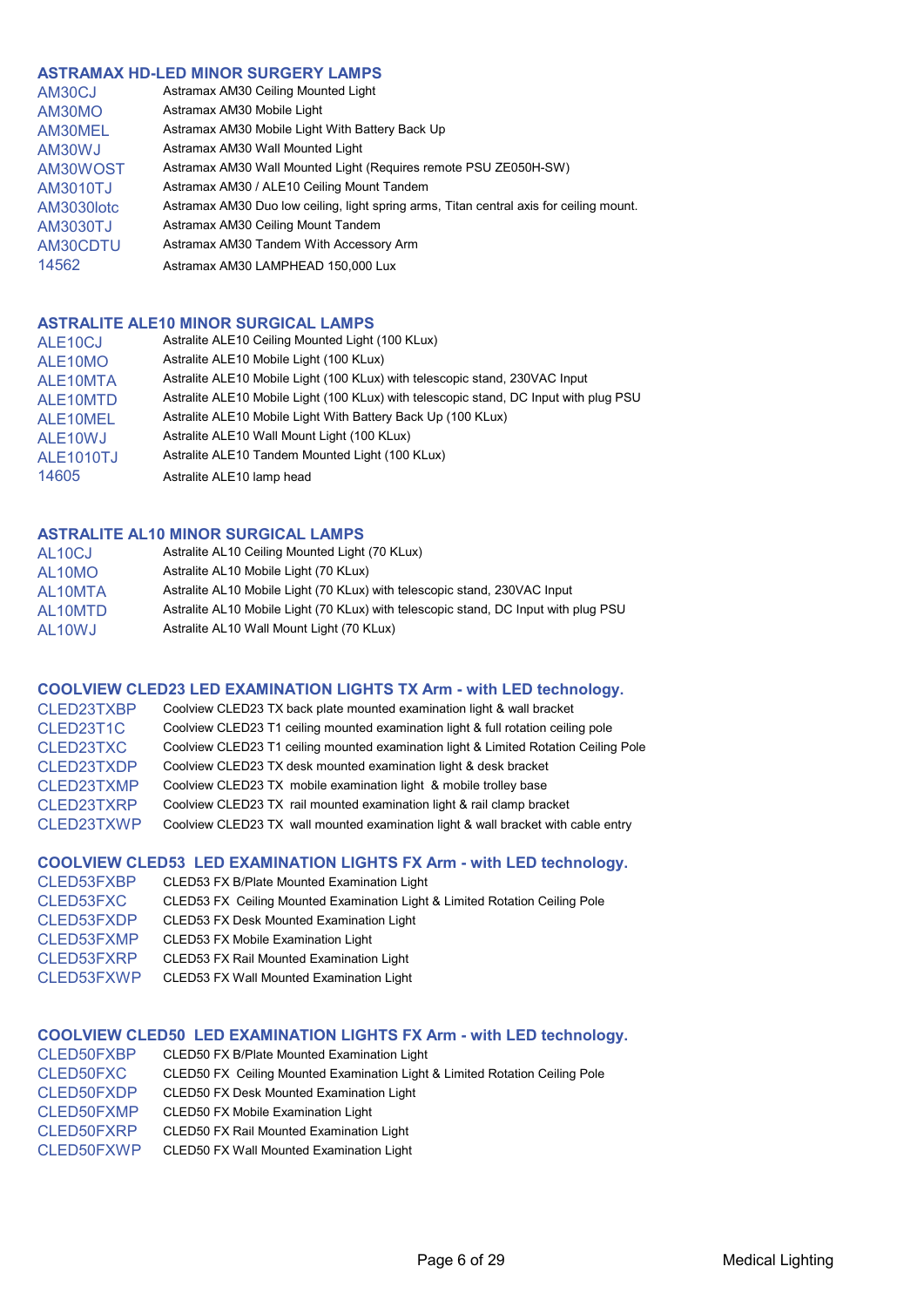#### **COOLVIEW CLED50 LED EXAMINATION LIGHTS SX Arm - with LED technology.**

| CLED50SXBP | CLED50 SX B/Plate Mounted Examination Light     |
|------------|-------------------------------------------------|
| CLED50SXDP | CLED50 SX Desk Mounted Examination Light        |
| CLED50SXMP | CLED50 SX Mobile Examination Light              |
| CLED50SXRP | <b>CLED50 SX Rail Mounted Examination Light</b> |
| CLED50SXWP | CLED50 SX Wall Mounted Examination Light        |

#### **COOLVIEW CLED30 LED EXAMINATION LIGHTS HORIZONTAL - with LED technology.**

- CLED30SHB CLED30 SH Horizontal Back Plate Mounted Examination Light
- CLED30SHD CLED30 SH Horizontal Desk Mounted Examination Light
- CLED30SHG CLED30 SH G-Clamp Mounted Examination Light
- CLED30SHM CLED30 SH Mobile Examination Light
- CLED30SHR CLED30 SH Rail Mounted Examination Light
- CLED30SHW CLED30 SH Wall Mounted Examination Light

#### **COOLVIEW CLED30 LED EXAMINATION LIGHTS VERTICAL - with LED technology.**

- CLED30SVB CLED30 SV Back Plate Mounted Examination Light
- CLED30SVD CLED30 SV Desk Mounted Examination Light
- CLED30SVG CLED30 SV G-Clamp Mounted Examination Light
- CLED30SVM CLED30 SV Mobile Examination Light
- CLED30SVR CLED30 SV Rail Mounted Examination Light
- CLED30SVW CLED30 SV Wall Mounted Examination Light

#### **COOLVIEW 10 LED EXAMINATION LIGHTS ST Arm - with LED technology.**

| <b>CLED10STBP</b> | Coolview CLED10 ST back plate mounted examination light & wall bracket            |
|-------------------|-----------------------------------------------------------------------------------|
| CLED10STDP        | Coolview CLED10 ST desk mounted examination light & desk bracket                  |
| CLED10STMP        | Coolview CLED10 ST mobile examination light & mobile trolley base                 |
| CLED10STRP        | Coolview CLED10 ST rail mounted examination light & rail clamp bracket            |
| CLED10STWP        | Coolview CLED10 ST wall mounted examination light & wall bracket with cable entry |

#### **OPTICA ILLUMINATED MAGNIFIER LIGHTS**

OPTICAMDVD Optica LED desk mounted medical magnifier, dimmable with 160mm 3.5 diopter lens Optica LED mobile mounted medical magnifier, dimmable with 160mm 3.5 diopter lens OPTICAMDVR Optica LED rail mounted medical magnifier, dimmable with 160mm 3.5 diopter lens OPTICAMDVW Optica LED wall mounted medical magnifier, dimmable with 160mm 3.5 diopter lens OPTICAMDVT1C Optica LED ceiling mount medical magnifier, dimmable with 160mm 3.5 diopter lens OPTICAWDSD Optica LED woods desk mounted medical magnifier, dimmable with 160mm 3.5 diopter lens OPTICAWDSM Optica LED woods mobile mounted medical magnifier, dimmable with 160mm 3.5 diopter lens OPTICAWDSR Optica LED woods rail mounted medical magnifier, dimmable with 160mm 3.5 diopter lens OPTICAWDSW Optica LED woods wall mounted medical magnifier, dimmable with 160mm 3.5 diopter lens OPTICAWDST1COptica LED woods ceiling mount medical magnifier, dimmable with 160mm 3.5 diopter lens

#### **COOLVIEW RANGE SPARES AND OPTIONS & ACCESSORIES**

| YA70439               | Schuko 2m Lead with C7 Connection                                           |
|-----------------------|-----------------------------------------------------------------------------|
| YA70438               | US 2-Pin 2m Lead with C7 Connection                                         |
| YA70587               | 3m C7 to Euro Plug Power Lead                                               |
| <b>CABKTDESK</b>      | TABLE CLAMP 16MM                                                            |
| OABKT <sub>16</sub> D | Coolview Accessory desk clamp mounting bracket 16mm                         |
| HWSCAM14255           | Coolview Accessory mobile stand                                             |
| HN32744               | Coolview Accessory back plate (excluding bracket)                           |
| CAB14936              | Coolview Accessory BM Rail Clamp Backet 16mm                                |
| CAR14443              | Coolview Accessory 1 meter rail kit                                         |
| CAR14949              | Coolview Accessory 0.5 meter rail kit                                       |
| CAB14719              | Coolview Accessory wall mount bracket with side mount cable (New!)          |
| CAB14792              | Coolview Accessory wall mount bracket & Back Plate, side mount cable (New!) |
| <b>HDS70677</b>       | Replacement Led For Eled7 Lamp                                              |
| BUPSIDG800            | MINI UPS System 800VA suitable for minor lights                             |
| CA14466               | Coolview mobile base mounting for BUPSDG800                                 |
| CAB15030              | Coolview Limited Rotation, Adjustable Ceiling Pole                          |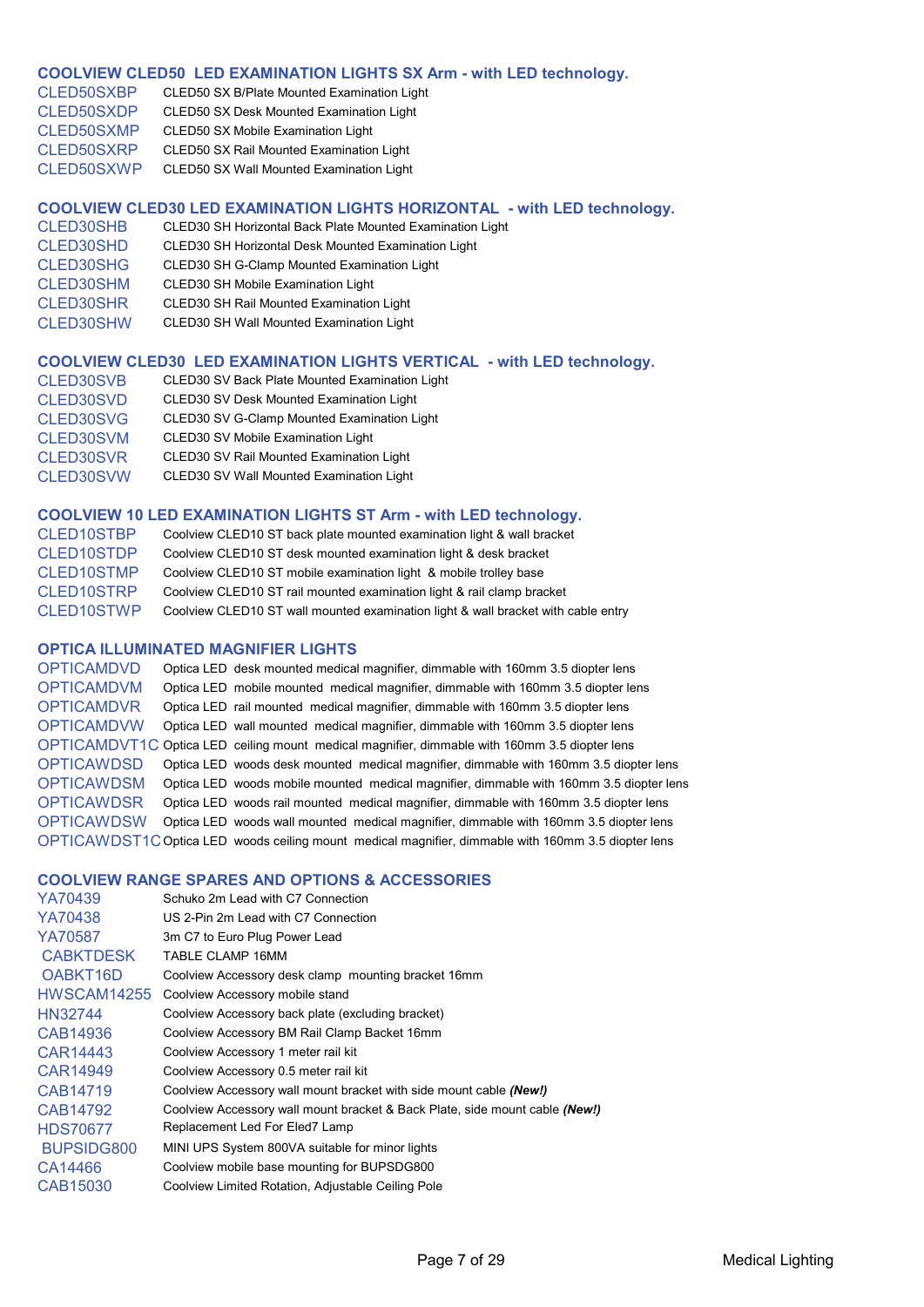#### **ACCESSORY PARTS LISTING**

| 12981           | Ceiling Anchor Ring Major Lamps M16                                         |
|-----------------|-----------------------------------------------------------------------------|
| 12990           | Universal Anchor Square For Over Joist Installation - 270 Pcd               |
| 13000           | M10 Ceiling Anchor Ring / 6 Stud To 4 Stud Converter                        |
| 13383           | Am30/AI10 Upgrade Of Std Handle To Reusable Handle                          |
| 14552           | Am30/AI10 Handle Carrier (Use With Buhc100X1 Covers)                        |
| 13290           | Cavity Spacer Kit 975Mm Adjustable For Major Lights                         |
| 13309           | Cavity Spacer Kit 975Mm Adjustable Suits Cled, Al10, Am30                   |
| 13325           | Lamp Fixing Kit For Cavity Spacer Kit 13309 Suits Coolview Series           |
| 13326           | Lamp Fixing Kit For Cavity Spacer Kit 13309 Suits Astralite/Astramax Series |
| 13327           | Lamp Fixing Kit For Cavity Spacer Kit 13309 Suits Qe30 Series               |
| 14141           | Steri Handle Carrier Assembly Moulded                                       |
| <b>HM33562C</b> | Steri Handle Cover, Moulded                                                 |
| 13443           | Cavity Spacer Meigan 1St Fix 975Mm Adjustable - Single Pendant              |
| 13574           | Cavity Spacer Meigan 1St Fix 975Mm Adjustable - Rigid/Retractable Pendant   |
| 13590           | Cavity Spacer Meigan 1St Fix 975Mm Adjustable - Tandem Pendant              |
| 13860           | Lamp Fixing Kit For Cavity Spacer Kit 13309 Suits Cled23T1C                 |
| QCCPS4611       | Brandon Disposable Sterile Light Handle Cover (100 Packs Of 1)              |
| <b>CONTRACT</b> | <b>Contract Labour Rate</b>                                                 |
| <b>CALLOUT</b>  | <b>Callout Labour Rate</b>                                                  |
|                 |                                                                             |

CALLOUT - WE Weekend Callout Labour Rate MIN. ORDER Minimum Order Charge C OF O Certificate Of Origin (Does Not Include Specific Country Legalisations) LCADMIN01 Letter Of Credit Administration Fee For Lc Up To £50,000 LCADMIN02 Letter Of Credit Administration Fee For Lc Greater Than £50,000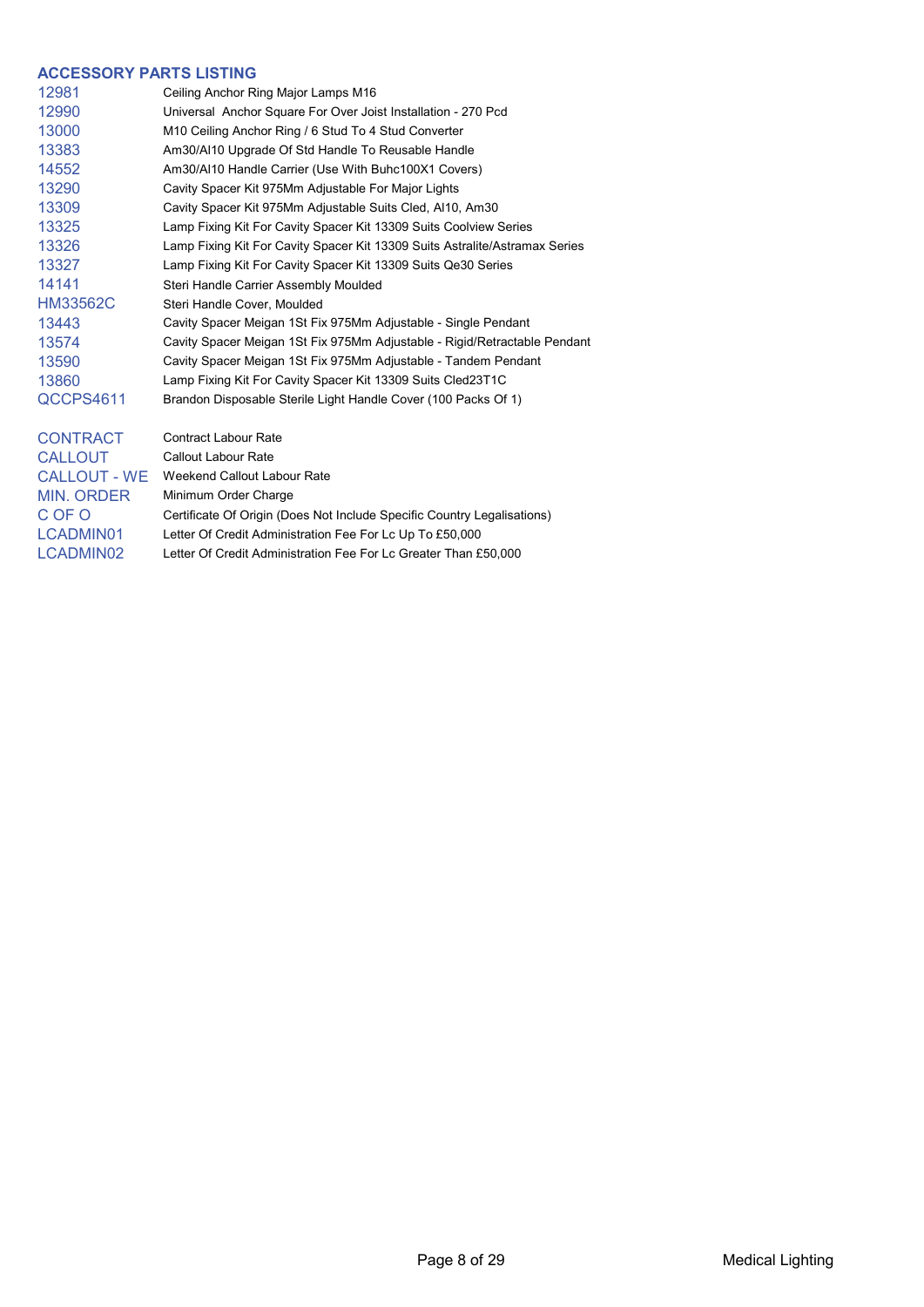

# **Anteris Operating Tables**

1ST JANUARY 2022

VALID FOR ORDERS RECEIVED AFTER 01/07/2021 OR FOR DELIVERY AFTER 01/08/2021

SPECIFICATION AND DESIGN WITHOUT NOTICE WE RESERVE THE RIGHT TO ALTER PRODUCT DUE TO OUR POLICY OF CONTINUOUS IMPROVEMENT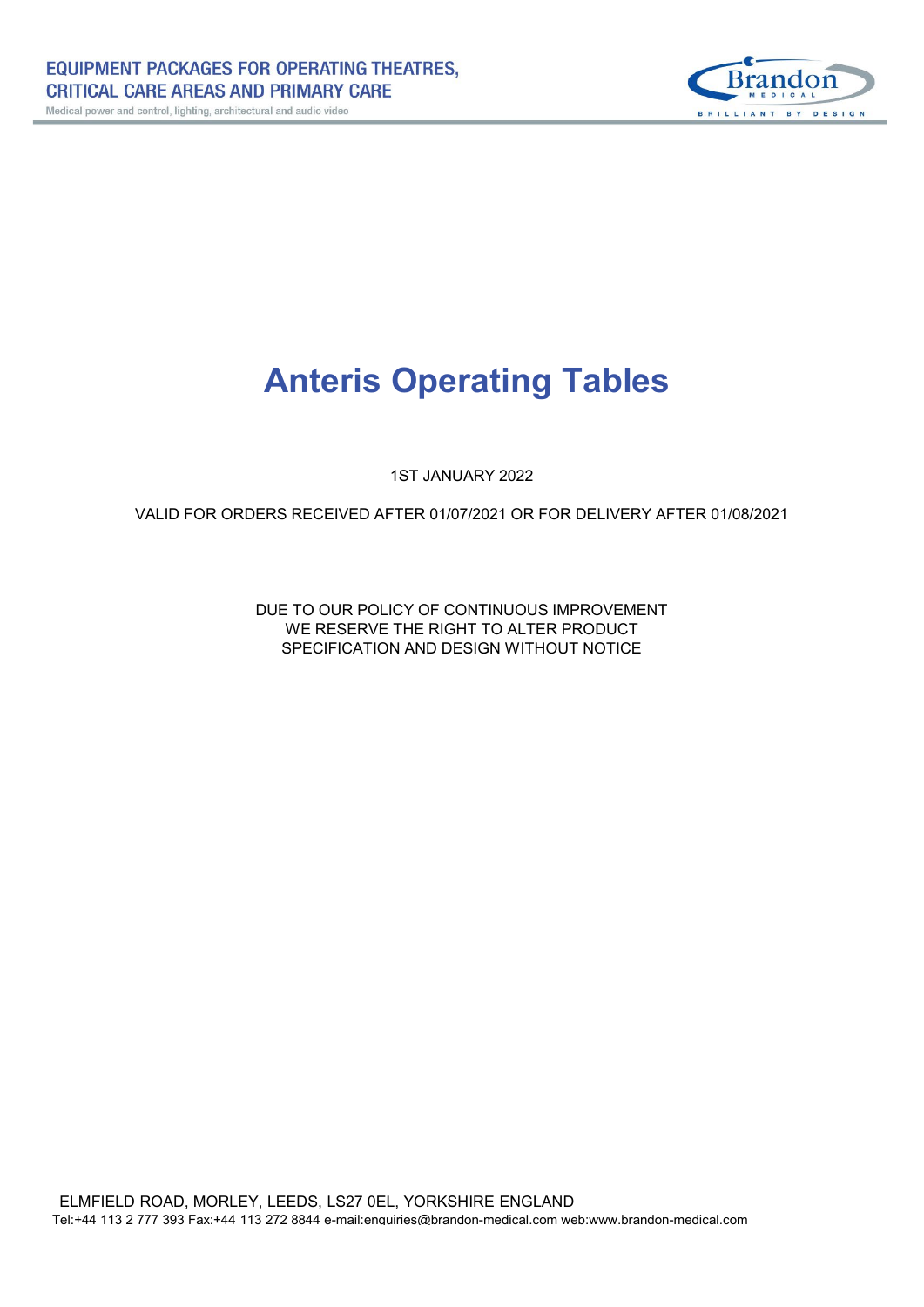## **ANTERIS OPERATING TABLE &ACCESSORIES**

| <b>Manual Hydraulic Tables</b> |                                                                                                                  |
|--------------------------------|------------------------------------------------------------------------------------------------------------------|
| <b>ANTERIS02B</b>              | Anteris 02B Base operating table with 2 hydraulic movements                                                      |
| <b>ANTERIS02K</b>              | Anteris 02K operating table with 2 electro-hydraulic movements & Kidney bridge                                   |
| <b>ANTERIS03B</b>              | Anteris 03B Base operating table with 3 hydraulic movements                                                      |
| <b>ANTERIS03K</b>              | Anteris 03K operating table with 3 hydraulic movements & Kidney bridge                                           |
| <b>ANTERIS03L</b>              | Anteris 03L operating table with 3 hydraulic movements & Longitudinal shift                                      |
| <b>ANTERIS031</b>              | Anteris 03I operating table with 3 hydraulic movements & Integrated kidney bridge and longitudinal shift         |
|                                |                                                                                                                  |
|                                | <b>Electro-Hydraulic Tables</b>                                                                                  |
| <b>ANTERIS30B</b>              | Anteris 30B Base operating table with 3 electro-hydraulic movements                                              |
| <b>ANTERIS30K</b>              | Anteris 30K operating table with 3 electro-hydraulic movements & Kidney bridge                                   |
| <b>ANTERIS30L</b>              | Anteris 30L operating table with 3 electro-hydraulic movements & Longitudinal shift                              |
| <b>ANTERIS301</b>              | Anteris 30I operating table with 3 electro-hydraulic movements & Integrated kidney bridge and longitudinal shift |
|                                |                                                                                                                  |
| <b>ANTERIS40B</b>              | Anteris 40B Base operating table with 4 electro-hydraulic movements                                              |
| <b>ANTERIS40K</b>              | Anteris 40K operating table with 4 electro-hydraulic movements & Kidney bridge                                   |
| <b>ANTERIS40L</b>              | Anteris 40L operating table with 4 electro-hydraulic movements & Longitudinal shift                              |
| <b>ANTERIS401</b>              | Anteris 40I operating table with 4 electro-hydraulic movements & Integrated kidney bridge and longitudinal shift |
|                                |                                                                                                                  |
| <b>Zero Position</b>           |                                                                                                                  |
| MA10102250                     | Zero Position Option for ANTERIS30 Models                                                                        |
| MA10102260                     | Zero Position Option for ANTERIS40 Models                                                                        |
| <b>Leg Sections</b>            |                                                                                                                  |
| MA10121801                     | Leg Section (standard)                                                                                           |
| MA10121701                     | Leg Section (split leg)                                                                                          |
| <b>Head Sections</b>           |                                                                                                                  |
| <b>MA10125801</b>              | Head Rest (standard)                                                                                             |

**MA10125801** Head Rest (standard) Head Rest (with additional cushion tilt)

## **General Surgery Accessory List (standard)**

| MA10100190 | Arm rest             |
|------------|----------------------|
| MA10101230 | Wristlet             |
| MA10101771 | Body restraint strap |
| MA10100120 | Anaesthetic frame    |

## **Packing and Shipping: Export packed on pallet, cardboard sleeve & shrink wrap**

Export Packing in Wooden Case (141 x 68 x 135 cm)

## **Anteris OT Table Accessories (most commonly selected are highlighted)**

| MA10100100         | Shoulder support (pair)                        |
|--------------------|------------------------------------------------|
| MA10100120         | Anaesthetic frame                              |
| MA10100140         | Cross-bar attachment                           |
| MA10100160         | Leg support (pair)                             |
| MA10100180         | Attachment clamp                               |
| <b>MA10100190A</b> | Arm rest (AA Range)                            |
| MA10100190         | Arm rest (Schmitz)                             |
| MA10100701         | Arm/hand operating table                       |
| MA10101070         | Lateral support (1 piece)                      |
| MA10101080         | Arm/Hand Operating Table                       |
| MA10101091         | Arm rest (Schmitz)                             |
| MA10101130         | Doro skull clamp adaptor                       |
| MA10101140         | Gel head rest for prone positioning (AA Range) |
| MA10101100         | <b>Mounting Fixture</b>                        |
| MA10101150         | Leg support (Goepel type) - 2 needed per table |
| MA10101170         | Attachment clamp                               |
| MA10101200         | Rack for accessories                           |
| MA10101210         | Bracket for body support                       |
| MA10101220         | Upper arm positioning plate                    |
| MA10101230         | Wristlet                                       |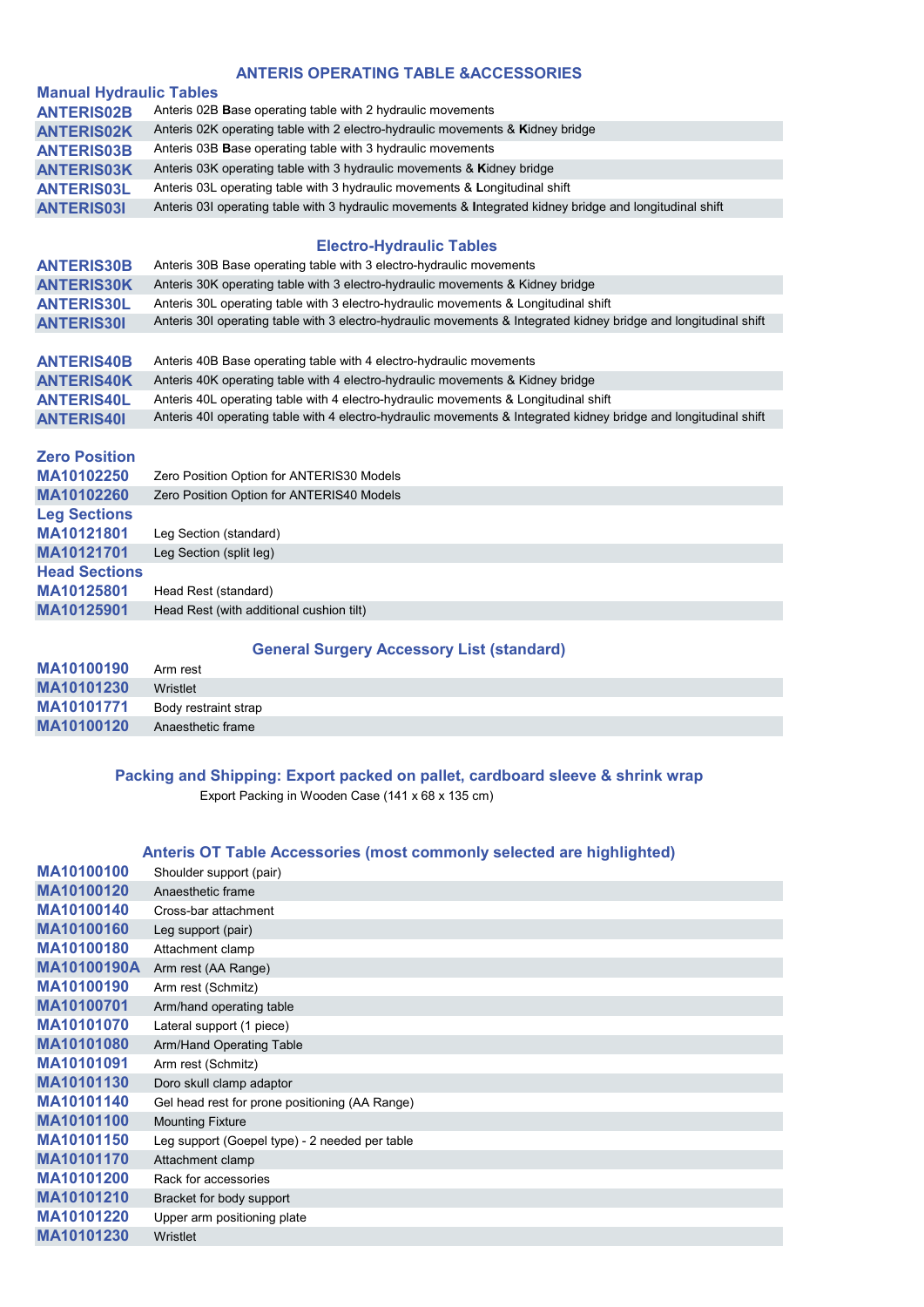| MA10101270 | Doro Skull clamp                               |
|------------|------------------------------------------------|
| MA10101280 | Gel head rest for prone positioning (AA Range) |
| MA10101320 | Attachment clamp                               |
| MA10101350 | Body support roll                              |
| MA10101370 | Wristlet                                       |
| MA10101390 | Infusion pole                                  |
| MA10101420 | Doro Universal basic unit                      |
| MA10101430 | Gel head ring - Open, Adult (AA Range)         |
| MA10101460 | Radial setting clamp                           |
| MA10101470 | <b>Attachment Clamp</b>                        |
| MA10101510 | Shoulder/lateral support                       |
| MA10101530 | Arm protector (AA Range)                       |
| MA10101540 | Tube holder (AA Range)                         |
| MA10101560 | Doro Shaped head rest                          |
| MA10101570 | Gel head ring- Open, Paediatric (AA Range)     |
| MA10101600 | Allen Spine System (AA Range)                  |
| MA10101620 | Back / buttock support                         |
| MA10101631 | Weinberger hand tract. device                  |
| MA10101640 | Leg restraint strap                            |
| MA10101680 | Doro Skull clamp adaptor                       |
| MA10101690 | Gel head ring - Closed, Adult (AA Range)       |
| MA10101750 | Pubis/Sacrum/Sternum support                   |
| MA10101770 | Body restraint strap (AA Range)                |
| MA10101780 | Rectoscopy/buttocks support                    |
| MA10101790 | Shaped head rest                               |
| MA10101800 | Doro skull pins                                |
| MA10101810 | Gel head ring - Closed, Paediatric (AA Range)  |
| MA10101820 | Swivel-mounted rinsing basin with holder       |
| MA10101850 | Leg restraint strap (AA Range)                 |
| MA10101870 | Connecting piece                               |
| MA10101880 | Doro skull pins                                |
| MA10101890 | Gel pad for lateral positioning (AA Range)     |
| MA10101910 | <b>TUR</b> sieve                               |
| MA10101920 | Arm rest                                       |
| MA10101930 | Side rail extension (pair)                     |
| MA10101940 | Set of Extension Pads                          |
| MA10101950 | Surgeon's hand rest                            |
| MA10101960 | Gel heel pads, pair (AA Range)                 |
| MA10102000 | Set of Extension Pads                          |
| MA10102010 | 2 foot plates for children                     |
| MA10102050 | 2 traction boots for children                  |
| MA10102080 | Double wedge pad                               |
| MA10102110 | Cushion                                        |
| MA10102170 | Göpel-type leg support Cysto-Lift (pair)       |
| MA10102180 | Transfer leg plates (pair)                     |
| MA10102190 | Leg support Göpel type, heavy duty (pair)      |
| MA10102200 | Potential equalization cable                   |
| MA10102210 | Transport trolley                              |
| MA10102240 | Telescopic rod                                 |
| MA10102300 | <b>Potential Equalization Cable</b>            |
| MA10102400 | Length adaptor for extension device            |
| MA10102410 | Plate for Paediatric Surgery                   |
| MA10102420 | Shoulder Surgery Plate (All Anteris models)    |
| MA10102450 | Lateral body support (pc)                      |
| MA10102480 | Side guards (pair)                             |
| MA10102490 | Pad for side guards (pc)                       |
| MA10102510 | Mounting Arbor (Anteris)                       |
| MA10102520 | Fastening strap 840 mm                         |
| MA10102540 | Condyle fixation                               |
| MA10102550 | X-ray cassette holder                          |
| MA10102560 | Head rest with one hand adjustment             |
| MA10102660 | Shaped head rest for shoulder surgery          |
| MA10102700 | <b>Extension device</b>                        |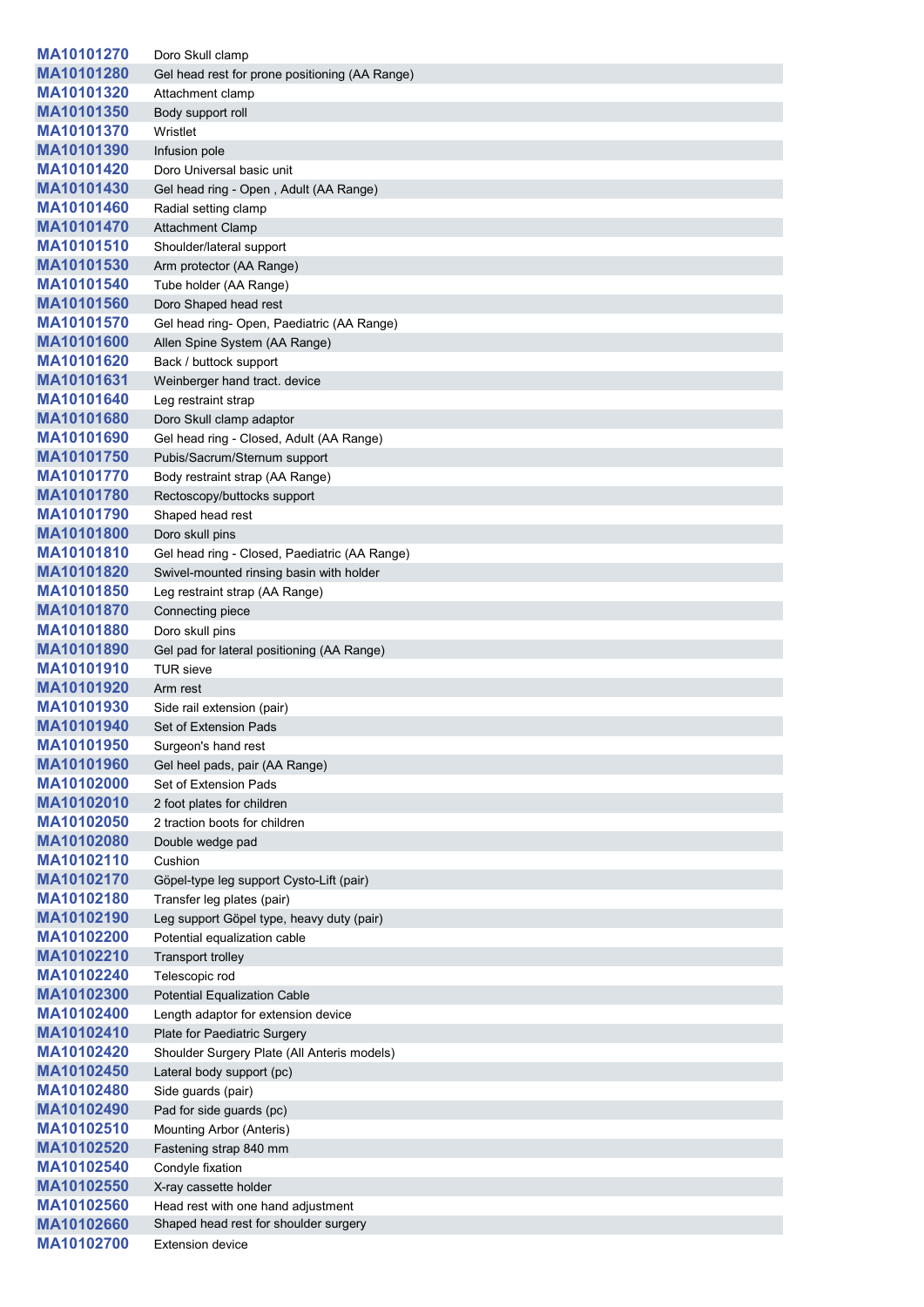| MA10102800       | Traction device for tibial fractures                      |
|------------------|-----------------------------------------------------------|
| MA10102900       | <b>Transport trolley</b>                                  |
| MA10103200       | Pad for hip arthroscopy                                   |
| MA10103400       | Pelvis plaster adapter with pelvis support                |
| MA10103500       | Counter traction post for lateral position                |
| MA10103621       | Rinsing Basin with outlet                                 |
| MA10103630       | Head rest connector                                       |
| MA10103640       | Head rest connector                                       |
| MA10103650       | <b>Fluid Collection System</b>                            |
| MA10103680       | Foot Plate (Pair)                                         |
| MA10103690       | UniLeg leg supports (pair) with peroneal nerve protection |
| MA10104430       | Table extension (pair)                                    |
| MA10104490       | Tray for holding gyn instruments                          |
| MA10104551       | Body restraint strap (Extra Long)                         |
| MA10104910       | Positioning plate for dorsal position                     |
| MA10104990       | Drainage drapes                                           |
| MA10105010       | <b>Bolster</b>                                            |
| MA10105020       | Side Rail Adapter                                         |
| MA10105030       | Intermediate pad                                          |
| MA10105860       | Hand grip (pair)                                          |
| MA10105890       | Gyn instrument shelf                                      |
| MA10106250       | Leg restraint strap                                       |
| MA10106780       | UniLeg leg supports (pair) w/o peroneal nerve protector   |
| MA10106820       | Knee/foot plates (pair)                                   |
| MA10106870       | Arm rest                                                  |
| MA10120701       | Knee/ foot rest                                           |
| MA10124700       | Rinsing basin                                             |
| MA10127200       | Universal adaptor                                         |
| MA10127801       | Shoulder plate                                            |
| MA10127901       | Shoulder arthroscopy plate                                |
| MA10128100       | Cassette carrier                                          |
| MA10129500       | CFRP crossbar                                             |
| MA10140101       | Gynaecological adaptor                                    |
| MA10152501       | <b>Extension Device Mounting Fixture</b>                  |
| MA10160101       | Urological adaptor                                        |
| MA10160200       | Elbow rests (pair)                                        |
| MA10171540       | Carbon plate                                              |
| MA10172001       | Special arm rest                                          |
| <b>MAAA56110</b> | Spare Anteris Mattress Set with Velcro Fixing (AA Range)  |

## **Spare Parts**

| <b>HAS16199004</b> | Back Section Cylinder- Anteris 40               |
|--------------------|-------------------------------------------------|
| <b>HAS16199006</b> | Check Valve Trendelenburg E Table               |
| <b>HAS16199009</b> | Lower Valve With Lower Throttle                 |
| HAS16199013        | Back Release System Inc Gas Spring - Anteris 30 |
| <b>HAS16199015</b> | Release, Head Plate Section                     |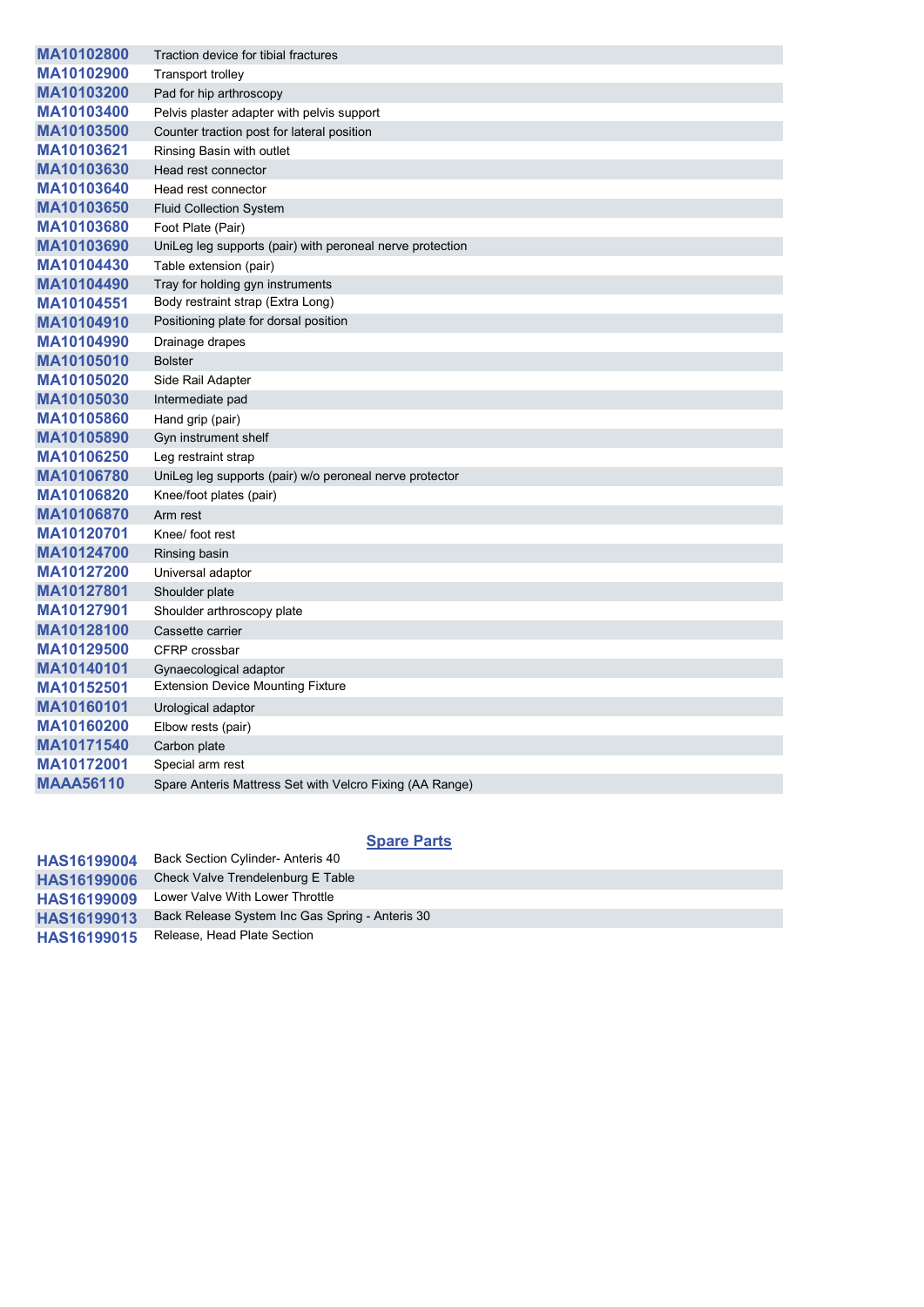

# **Medipower Isolated Power Systems**

1ST JANUARY 2022

## VALID FOR ORDERS RECEIVED AFTER 01/07/2021 OR FOR DELIVERY AFTER 01/08/2021

WE RESERVE THE RIGHT TO ALTER PRODUCT DUE TO OUR POLICY OF CONTINUOUS IMPROVEMENT SPECIFICATION AND DESIGN WITHOUT NOTICE

| Medipower IPS Systems are highly configurable with the following Options: |  |
|---------------------------------------------------------------------------|--|
|                                                                           |  |
| Number of IPS Systems (SIPS/DIPS/TIPS)                                    |  |
| Floor or Wall Models (F/W)                                                |  |
| Transformer Size (4/6/8/10 KVA)                                           |  |
| Number of Outgoing Ways (4/6/8/10/12/18)                                  |  |
| Insulation Fault Detection System (IFS) - Option I                        |  |
| Brandon Automatic Transfer Switch (BATS) - Option B                       |  |
| BATS ByPass - Option X                                                    |  |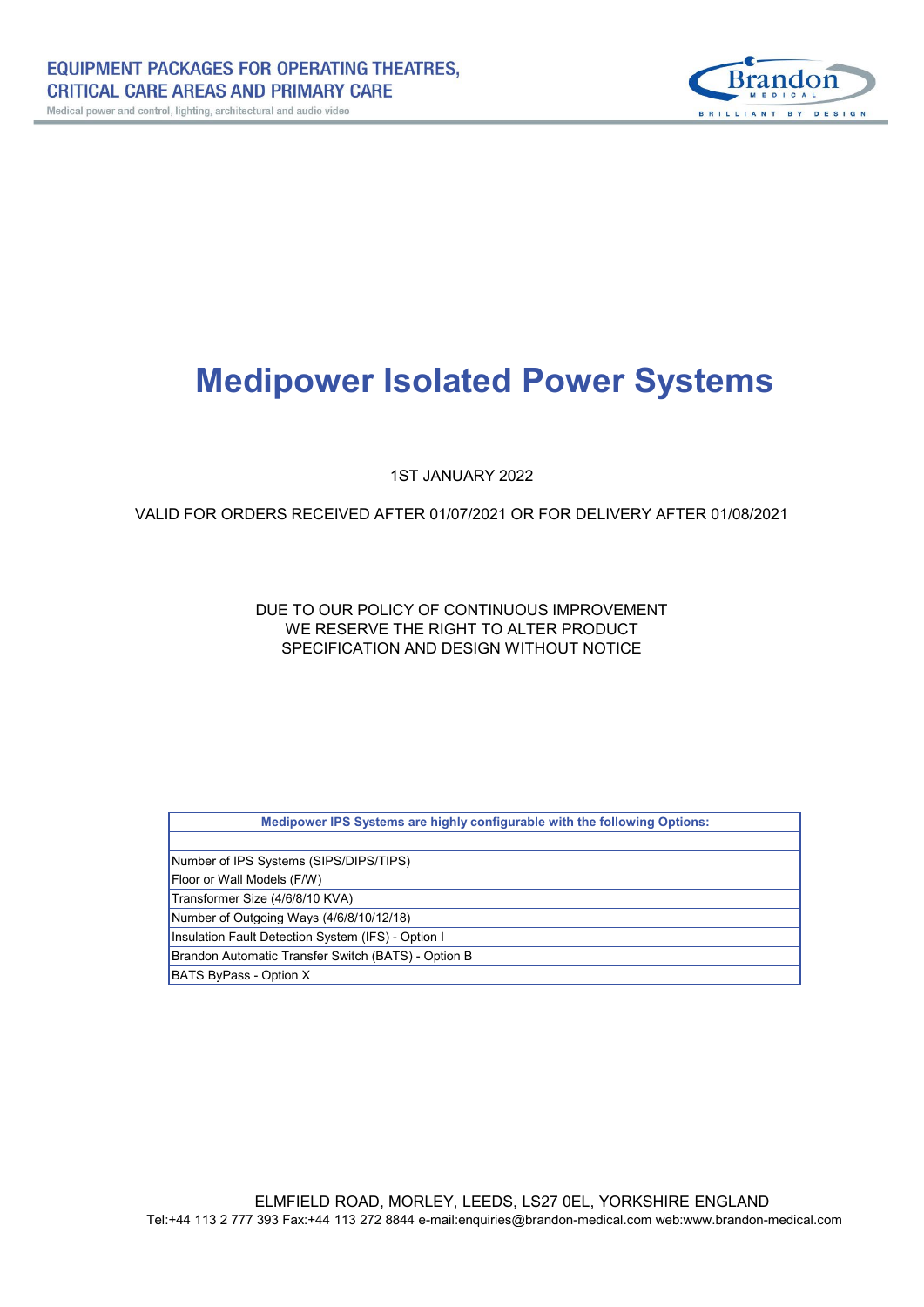## **Medipower Earth Bonding Accessories**

| <b>OTMPERB200FF</b> Medipower Earth Bonding Bar for small systems. Ferrous, Flush Mount   |
|-------------------------------------------------------------------------------------------|
| <b>OTMPERB200FS</b> Medipower Earth Bonding Bar for small systems. Ferrous, Surface Mount |
| <b>OTMPERB320FF</b> Medipower Earth Bonding Bar for small systems. Ferrous, Flush Mount   |
| <b>OTMPERB320FS</b> Medipower Earth Bonding Bar for small systems. Ferrous, Surface Mount |
| <b>OTMPERB320NF</b> Medipower Earth Bonding Bar for small systems. Ferrous, Flush Mount   |
| <b>OTMPERB320NS</b> Medipower Earth Bonding Bar for small systems. Ferrous, Surface Mount |

| <b>EPC70624</b> | Transformer 10Kva                                                                   |
|-----------------|-------------------------------------------------------------------------------------|
| <b>EPC70625</b> | Line Insulation Monitor Only                                                        |
| <b>EPC70630</b> | Canbus Digital Input 12 Way 2 Way Output MPM12/2                                    |
| <b>EPC70634</b> | <b>BMTi1 Basic Remote Annunciator</b>                                               |
| <b>EPC70635</b> | BMTi2 Ips/Ats Basic Remote Annunciator                                              |
| <b>EPC70636</b> | BMTi3 Ips/Ups Basic Remote Annunciator                                              |
| <b>EPC70637</b> | BMTi5 Programmable Remote Annunciator Twin Canbus                                   |
| <b>EPC70638</b> | BMTi-5S Canbus Fully Programmable Ips/Ups Remote Annunciator - 1 Canbus Port        |
| <b>EPC70642</b> | Dual Medical IPS Socket Meigan Blue                                                 |
| <b>EPC70643</b> | BMTi5 E/A Programmable Remote Annunciator Modbus                                    |
| <b>EPC70644</b> | Single Medical IPS Socket Meigan Blue                                               |
| <b>EPC70645</b> | Equipotential Socket Single Gang RAL 9010                                           |
| <b>EPC70646</b> | <b>White Round Panel Sockets</b>                                                    |
| <b>EPC70647</b> | <b>Red Round Panel Sockets</b>                                                      |
| <b>EPC70648</b> | <b>Blue Round Panel Sockets</b>                                                     |
| <b>EPC70673</b> | Maintenance Bypass Switch 63A 10KVA                                                 |
| <b>EPC70732</b> | BMTi5S E/A Programmable Remote Annunicator With Modbus Output, Single Canbus        |
| <b>EPC70733</b> | Equipotential Socket Double Gang RAL 9010                                           |
| <b>EPC70734</b> | Equipotential Socket Quad Gang RAL 9010                                             |
| <b>EPC70735</b> | <b>Equipotential Stand Alone Socket</b>                                             |
| <b>EPC70736</b> | Maintenance Bypass Panel 63A 3 Phase In Out                                         |
| <b>EPC70737</b> | <b>Back Box For BMTi</b>                                                            |
| <b>HMI33821</b> | Meigan Isolated Mounting Washers For Ot Lights And Pendants. (Min Order 100 Pieces) |

## **Medipower Single IPS Systems (SIPS)**

| SIPSF04K06I00        | IPS floor mounted single 4kVA transformer with 6 outgoing circuits including insulation fault system (IFS)                                                       |
|----------------------|------------------------------------------------------------------------------------------------------------------------------------------------------------------|
| SIPSF04K06IB0        | IPS floor mounted single 4kVA transformer with 6 outgoing circuits including insulation fault system (IFS) and<br>automatic transfer system (BATS)               |
| <b>SIPSF04K12IB0</b> | IPS floor mounted single 4kVA transformer with 12 outgoing circuits including insulation fault system (IFS) and<br>automatic transfer system (BATS)              |
| SIPSF04K12IBX        | IPS floor mounted single 4kVA transformer with 12 outgoing circuits including insulation fault system (IFS) and<br>automatic transfer system (BATS) with by pass |
| SIPSF06K12IBX        | IPS floor mounted single 6kVA transformer with 12 outgoing circuits including insulation fault system (IFS) and<br>automatic transfer system (BATS) with by pass |
| <b>SIPSF08K06I00</b> | IPS floor mounted single 8kVA transformer with 6 outgoing circuits including insulation fault system (IFS)                                                       |
| <b>SIPSF08K08I00</b> | IPS floor mounted single 8kVA transformer with 8 outgoing circuits including insulation fault system (IFS)                                                       |
| SIPSF08K08IB0        | IPS floor mounted single 8kVA transformer with 8 outgoing circuits including insulation fault system (IFS) and<br>automatic transfer system (BATS)               |
| <b>SIPSF08K10I00</b> | IPS floor mounted single 8kVA transformer with 10 outgoing circuits including insulation fault system (IFS)                                                      |
| <b>SIPSF08K12I00</b> | IPS floor mounted single 8kVA transformer with 12 outgoing circuits including insulation fault system (IFS)                                                      |
| SIPSF08K12IBX        | IPS floor mounted single 8kVA transformer with 12 outgoing circuits including insulation fault system (IFS) and<br>automatic transfer system (BATS) with by pass |
| <b>SIPSF08K18I00</b> | IPS floor mounted single 8kVA transformer with 18 outgoing circuits including insulation fault system (IFS)                                                      |
| <b>SIPSF10K12000</b> | IPS floor mounted single 10kVA transformer with 12 outgoing circuits                                                                                             |
| <b>SIPSF10K10I00</b> | IPS floor mounted single 10kVA transformer with 10 outgoing circuits including insulation fault system (IFS)                                                     |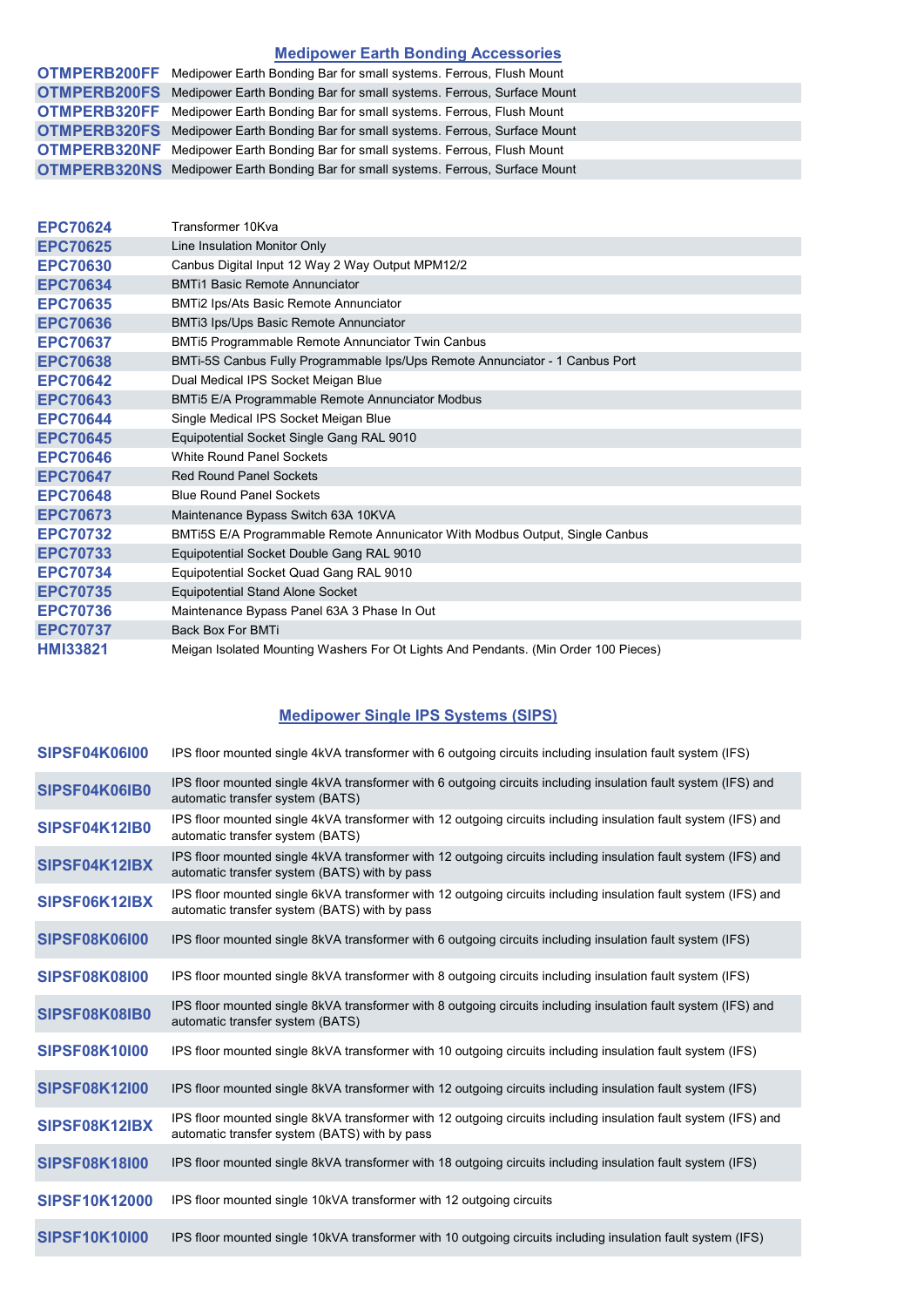| <b>SIPSF10K12I00</b> | IPS floor mounted single 10kVA transformer with 12 outgoing circuits including insulation fault system (IFS)                                                      |
|----------------------|-------------------------------------------------------------------------------------------------------------------------------------------------------------------|
| <b>SIPSF10K12IB0</b> | IPS floor mounted single 10kVA transformer with 12 outgoing circuits including insulation fault system (IFS) and<br>automatic transfer system (BATS)              |
| SIPSF10K12IBX        | IPS floor mounted single 10kVA transformer with 12 outgoing circuits including insulation fault system (IFS) and<br>automatic transfer system (BATS) with by pass |
| <b>SIPSF10K18I00</b> | IPS floor mounted single 10kVA transformer with 18 outgoing circuits including insulation fault system (IFS)                                                      |
|                      | <b>Medipower Double IPS Systems (DIPS)</b>                                                                                                                        |
| <b>DIPSF04K06I00</b> | IPS floor mounted double 4kVA transformers with 6 outgoing circuits including insulation fault system (IFS)                                                       |
| <b>DIPSF04K12I00</b> | IPS floor mounted double 4kVA transformers with 12 outgoing circuits including insulation fault system (IFS)                                                      |
| DIPSF04K06IB0        | IPS floor mounted double 4kVA transformers with 6 outgoing circuits including insulation fault system (IFS) and<br>automatic transfer system (BATS)               |
| <b>DIPSF08K08I00</b> | IPS floor mounted double 8kVA transformers with 8 outgoing circuits including insulation fault system (IFS)                                                       |
| <b>DIPSF08K12I00</b> | IPS floor mounted double 8kVA transformers with 12 outgoing circuits including insulation fault system (IFS)                                                      |
| <b>DIPSF08K18I00</b> | IPS floor mounted double 8kVA transformers with 18 outgoing circuits including insulation fault system (IFS)                                                      |
| <b>DIPSF10K10I00</b> | IPS floor mounted double 10kVA transformers with 10 outgoing circuits including insulation fault system (IFS)                                                     |
| <b>DIPSF10K12I00</b> | IPS floor mounted double 10kVA transformers with 12 outgoing circuits including insulation fault system (IFS)                                                     |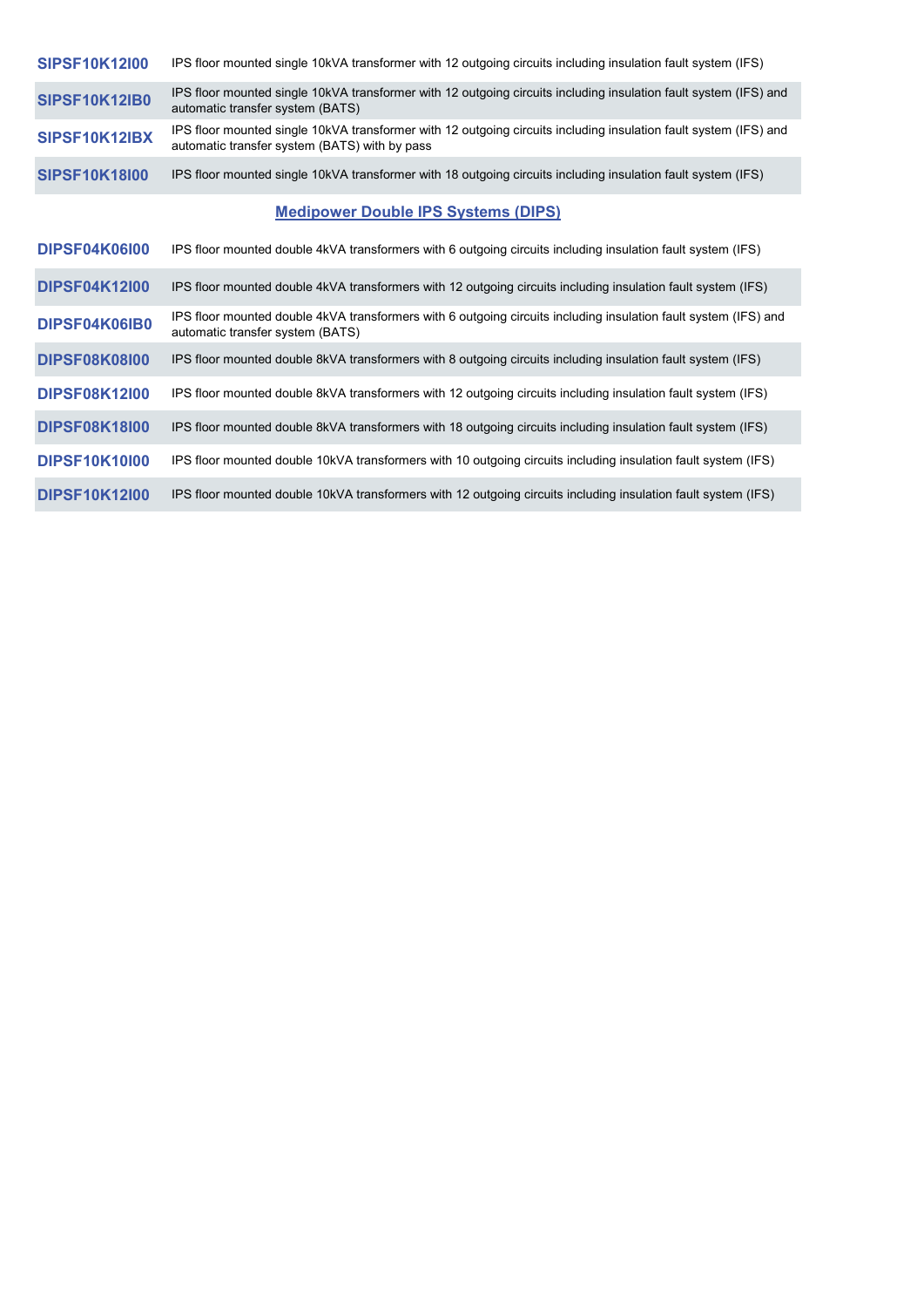

# **iTCP Medicontrol Panel**

1ST JANUARY 2022

## VALID FOR ORDERS RECEIVED AFTER 01/07/2021 OR FOR DELIVERY AFTER 01/08/2021

## DUE TO OUR POLICY OF CONTINUOUS IMPROVEMENT WE RESERVE THE RIGHT TO ALTER PRODUCT SPECIFICATION AND DESIGN WITHOUT NOTICE

| iTCP MediControl Panels are highly configurable with the following Options: |
|-----------------------------------------------------------------------------|
|                                                                             |
| Panel Type                                                                  |
| <b>ITCP</b> or Hybrid                                                       |
| Portrait or Landscape                                                       |
| Configuration                                                               |
| Touch Screen Size                                                           |
| <b>Clock Configuration</b>                                                  |
| <b>Featrure Options</b>                                                     |
| <b>OR Light Control Options</b>                                             |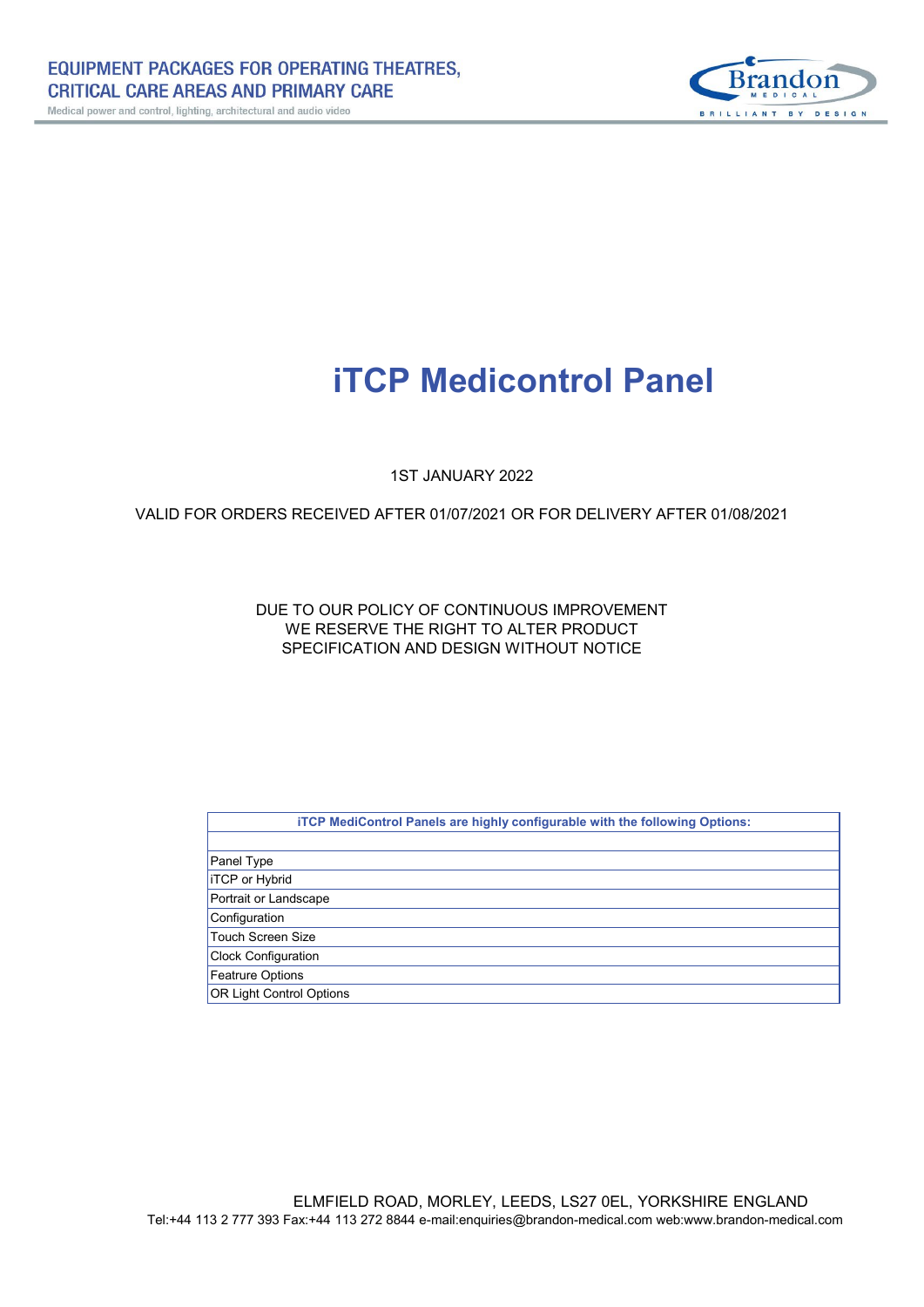| <b>ITCP CONTROL PANELS</b> |                                                                                                                                              |
|----------------------------|----------------------------------------------------------------------------------------------------------------------------------------------|
| <b>MODEL</b>               | <b>DESCRIPTION</b>                                                                                                                           |
| <b>iTCPPF22A00</b>         | iTCP Control Panel, Portrait, Front Access, 22" Screen, Separate Analogue TOD clock. -                                                       |
| <b>iTCPPF22A0i</b>         | iTCP Control Panel, Portrait, Front Access, 22" Screen, Separate Analogue TOD clock & i2i Brandon light<br>controls                          |
| <b>iTCPPF22AM0</b>         | iTCP Control Panel, Portrait, Front Access, 22" Screen, Separate Analogue TOD clock. Music Enhanced Option. -                                |
| <b>iTCPPF22AMi</b>         | iTCP Control Panel, Portrait, Front Access, 22" Screen, Separate Analogue TOD clock. Music Enhanced Option<br>& Brandon i2i light controls.  |
| <b>iTCPPF22AMM</b>         | iTCP Control Panel, Portrait, Front Access, 22" Screen, Separate Analogue TOD clock. Music Enhanced Option<br>& Maquet control cut out       |
| iTCPPF22D00                | iTCP Control Panel, Portrait, Front Access, 22" Screen, Separate digital TE & TOD clocks. -                                                  |
| <b>iTCPPF22H0</b>          | iTCP Control Panel, Portrait, Front Access, 22" Screen, Separate digital TE & Analogue TOD clocks. -                                         |
| iTCPPF22T00                | iTCP Control Panel, Portrait, Front Access, 22" Screen, Time server integrated clocks. -                                                     |
| <b>iTCPPF22T0i</b>         | iTCP Control Panel, Portrait, Front Access, 22" Screen, Time server integrated clocks & Brandon i2i light<br>controls.                       |
| <b>iTCPPF22TM0</b>         | iTCP Control Panel, Portrait, Front Access, 22" Screen, Time server integrated clocks. Music Enhanced Option                                 |
| <b>iTCPPF22TMi</b>         | iTCP Control Panel, Portrait, Front Access, 22" Screen, Time server integrated clocks. Music Enhanced Option &<br>i2i Brandon light controls |
| <b>iTCPPF22T0S</b>         | iTCP Control Panel, Portrait, Front Access, 22" Screen, Time server integrated clocks. & Stryker control cut out                             |
| <b>iTCPPF22TR0</b>         | iTCP Control Panel, Portrait, Front Access, 22" Screen, Time server integrated clocks. Recording Option                                      |
| <b>iTCPLF22D00</b>         | iTCP Control Panel, Landscape, Front Access, 22" Screen, Separate digital TE & TOD clocks                                                    |
| <b>iTCPLF22D0i</b>         | iTCP Control Panel, Landscape, Front Access, 22" Screen, Separate digital TE & TOD clocks & i2i Brandon light<br>controls                    |
| iTCPLF22T00                | iTCP Control Panel, Landscape, Front Access, 22" Screen, Time server integrated clocks                                                       |
| <b>iTCPLF22T0i</b>         | iTCP Control Panel, Landscape, Front Access, 22" Screen, Time server integrated clocks. & i2i Brandon light<br>controls                      |
| <b>iTCPLF22T0S</b>         | iTCP Control Panel, Landscape, Front Access, 22" Screen, Time server integrated clocks. & Stryker control cut<br>out                         |
|                            |                                                                                                                                              |

**iTCPPL22TRH** iTCP Control Panel, Portrait, Front Access with Lower Equipment Enc, 22" Screen, Time server integrated<br>clocks. Recording Option, & i2i Brandon light controls

| hPAC, IPAC and SPAC RANGE OF PACS CLINICAL WORKSTATIONS |                                                                                                            |
|---------------------------------------------------------|------------------------------------------------------------------------------------------------------------|
| <b>MODEL</b>                                            | <b>DESCRIPTION</b>                                                                                         |
| hTCPPF22T27LP30                                         | Hybrid, Control Panel, Portrait, Front Access, 22" Screen, Time server integrated clocks. 27" PACS Station |
| hTCPPF22T32LP30                                         | Hybrid, Control Panel, Portrait, Front Access, 22" Screen, Time server integrated clocks. 27" PACS Station |
| <b>iPAC27L--P30</b>                                     | iTCP Style, PACS 27"Landscape, Dicom Preset Screens, with Single i3 PC                                     |
| <b>iPAC32L--P50</b>                                     | iTCP Style, PACS 32" Landscape, Dicom Preset Screens, with Single i5 PC                                    |
| gPAC46L--P50                                            | Glass Facia, PACS 46" Landscape, Dicom Preset Screens, with Single i5 PC                                   |
| gPAC55L--P50                                            | Glass Facia, PACS 55"Landscape, Dicom Preset Screens, with Single i5 PC                                    |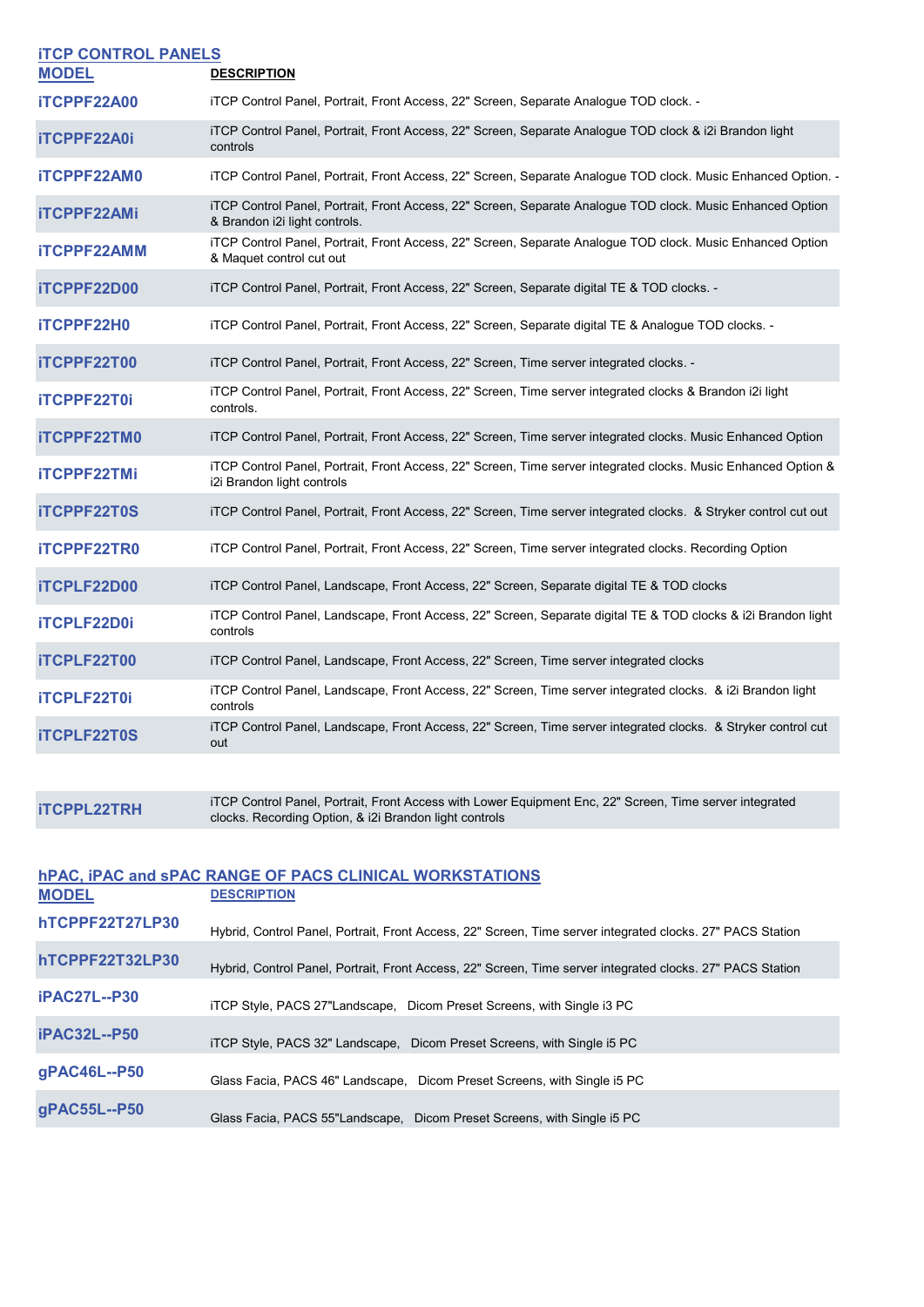|                 | <b>ITCP CONTROL PANEL ACCESSORIES &amp; SPARES</b>               |
|-----------------|------------------------------------------------------------------|
| <b>ECATOD</b>   | Clock, Analogue, 240v/50Hz, TOD 232mm Dial, Acrylic Lense        |
| <b>ECCTE</b>    | Clock, Control, Time Elapsed Stopwatch Controller                |
| <b>ECD70986</b> | Digital Tod Clock Red Display Flush                              |
| <b>ECD70987</b> | Digital TE Clock Green Display Flush Mt                          |
| <b>ECDTE</b>    | Clock, Digital, Time Elapsed                                     |
| <b>ECDTOD</b>   | Clock, Digital, Time Of Day                                      |
| <b>EVM70715</b> | iTCP 21.5 HMI Touch Screen                                       |
| 14810           | Lower Equipment Enclosure with Gear Tray                         |
|                 |                                                                  |
| Part            | <b>iTCP Medicontrol Sub Assemblies, Parts and Accessories</b>    |
|                 | <b>iTCP Back Boxes</b>                                           |
| 14702-P         | <b>iTCP Back Box Assembly Portrait</b>                           |
| 14702-L         | <b>iTCP Back Box Assembly Landscape</b>                          |
| 14912-P         | iTCP Back Box Assembly Large Portrait                            |
| 14912-L         | <b>iTCP Back Box Assembly Large Landscape</b>                    |
|                 |                                                                  |
|                 | <b>iTCP Chassis Assemblies</b>                                   |
| 14664-1         | <b>Standard Chassis Assembly</b>                                 |
|                 |                                                                  |
|                 | <b>iTCP Door Assemblies</b>                                      |
| 14637-P         | Door Assembly, Standard Portrait                                 |
| 14637-L         | Door Assembly, Standard Landscape                                |
| 14919           | Door Assembly, Large Portrait TOD Clock                          |
| 14943           | Door Assembly, Large Landscape Duo Digital Clocks                |
|                 |                                                                  |
|                 | <b>iTCP Door Overlay Membranes</b>                               |
| 14701-P         | Door Membrane Overlay Portrait                                   |
| 14701-L         | Door Membrane Overlay Landscape                                  |
| 14921           | Door Membrane Overlay, Large Portrait TOD Clock                  |
| 14922           | Door Membrane Overlay, Large Portrait TOD Clock, Maquet Controls |
| 14920           | Door Membrane Overlay Large, Landscape, Berchtold Controls       |
| 14944           | Door Membrane Overlay, Large Landscape Duo Digital Clocks        |
|                 |                                                                  |
| 14844           | <b>iTCP i2i Remote Control Pack</b>                              |
| 14840           | Audio/Music Option                                               |
| 14841           | Music Enhanced Option                                            |
| 14842           | Medicapture Medical Recorder Option                              |
| EA14916         | Theatre Speaker Kit                                              |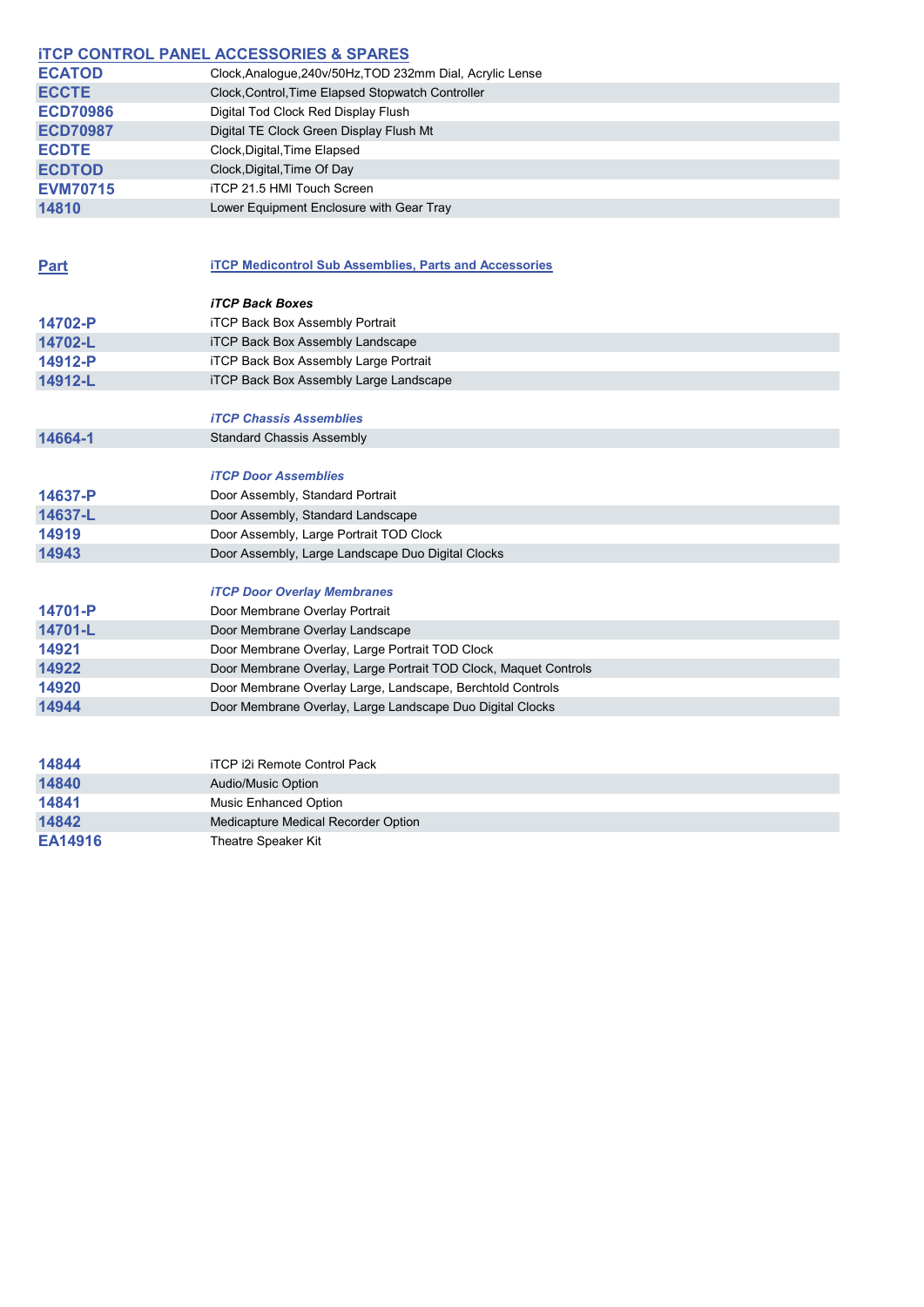

# **Atlas Service Pendants**

1ST JANUARY 2022

## VALID FOR ORDERS RECEIVED AFTER 01/07/2021 OR FOR DELIVERY AFTER 01/08/2021

## SPECIFICATION AND DESIGN WITHOUT NOTICE WE RESERVE THE RIGHT TO ALTER PRODUCT DUE TO OUR POLICY OF CONTINUOUS IMPROVEMENT

| Atlas Service Pendant Systems are highly configurable with the following Options: |
|-----------------------------------------------------------------------------------|
|                                                                                   |
| <b>Pendant Family Type</b>                                                        |
| Arm Configuration                                                                 |
| Primary Arm Length                                                                |
| Secondary Arm Length                                                              |
| <b>Brake System</b>                                                               |
| Length of Service Console                                                         |
| Single Console Application Configuration                                          |
| <b>Tandem Primary Arm Length</b>                                                  |
| Tandem Secondary Arm Length                                                       |
| Tandem Brake System                                                               |
| Tandem Length of Service Console                                                  |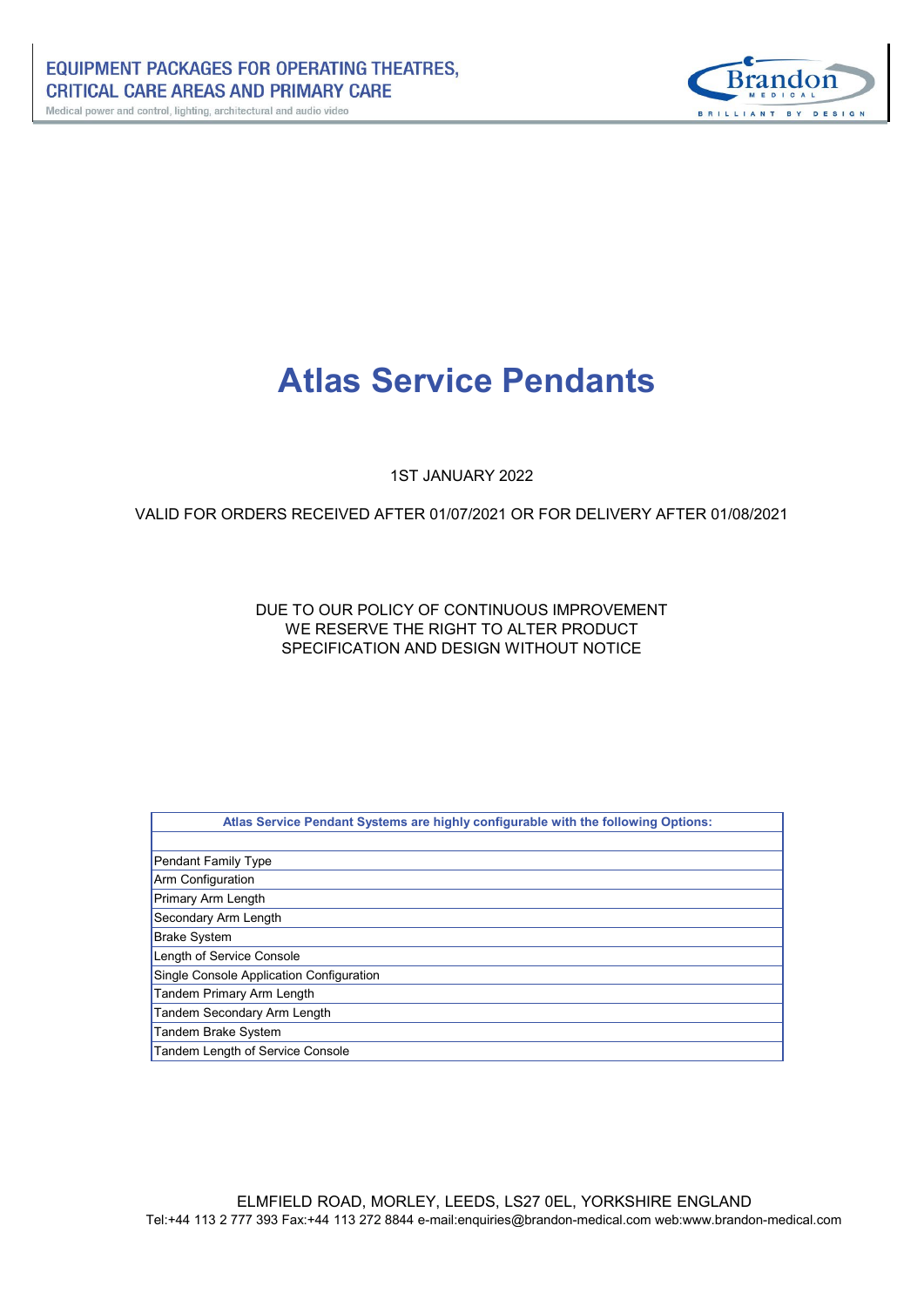## **Pendant Parts and Accessories**

| HOP1507122         | Mounting Clamp for Standard Rail 25.3mm                                                                                  |
|--------------------|--------------------------------------------------------------------------------------------------------------------------|
| HOP1523438         | Single Infusion Rack                                                                                                     |
| <b>HOP1526867</b>  | Infusion Cross Bar                                                                                                       |
| HOP1526868         | Infusion Extension, 1m length, inc 2 Supporting Arms RAL9002                                                             |
| <b>HOP1939779</b>  | <b>Standard Shelf</b>                                                                                                    |
| HOP1948721         | Surrounding Rail Standard                                                                                                |
| HOP1950529         | Infusion Pole 4 Hooks, Straight                                                                                          |
| HOP1950533         | Standard Rail for 25mm tube Includes Mounting Clamp                                                                      |
| HOP1950534         | Standard Rail for 38mm Tube Includes Mounting Clamp                                                                      |
| <b>MODEL</b>       | <b>DESCRIPTION</b>                                                                                                       |
|                    | <b>MediBoom / MediLift Pendant Arm Range</b>                                                                             |
| <b>P3B010P4S</b>   | Solo Single MediBoom Pendant 1000mm Long Arm + 400mm Surgical Service Head and Pneumatic Braking                         |
| <b>P3B86P4S</b>    | Solo Double MediBoom Pendant 800/600mm Long Arms + 400mm Surgical Service Head and Pneumatic<br><b>Braking</b>           |
| <b>P4LMB010P4S</b> | Solo Single MediLift Pendant 1000mm Long Arms + 400mm Surgical Service Head and Pneumatic Braking                        |
|                    | P4LMB610P4S Solo Double MediLift Pendant 600/1000mm Long Arms + 400mm Surgical Service Head and Pneumatic Braking        |
| <b>P3B010P4A</b>   | Solo Single MediBoom Pendant 1000mm long arm + 400mm Anaesthetic Service Head and Pneumatic Braking                      |
| <b>P3B86P4A</b>    | Solo Double MediBoom Pendant 800/600mm Long Arms + 400mm Anaesthetic Service Head and Pneumatic<br>Braking               |
| <b>P3B010P8I</b>   | Solo Single MediBoom Pendant 1000mm Long Arm + 800mm CCU Service Head and Pneumatic Braking                              |
| <b>P3B86P8I</b>    | Solo Double MediBoom Pendant 800/600mm Long Arm + 800mm CCU Service Head and Pneumatic Braking                           |
| P5B010P486P4I      | Tandem Single/Double MediBoom Pendant 1000mm & 800/600mm Long Arms + 400mm CCU Service Heads<br>and Pneumatic Braking    |
| P5B86P486P4I       | Tandem Single/Double MediBoom Pendant 800/600mm & 800/600mm Long Arms + 400mm CCU Service Heads<br>and Pneumatic Braking |
| <b>P3B010P6E</b>   | Solo Single MediBoom Pendant 1000mm Long Arm + 600mm Endoscopy Service Head and Pneumatic Braking                        |
| <b>P3B86P6E</b>    | Solo Double MediBoom Pendant 800/600mm Long Arm + 600mm Endoscopy Service Head and Pneumatic<br>Braking                  |
| <b>P4LMB010P6E</b> | Solo Single MediLift Pendant 1000mm Long Arms + 600mm Endoscopy Service Head and Pneumatic Braking                       |
| P4LMB610P6E        | Solo Single MediLift Pendant 600/1000mm Long Arms + 600mm Endoscopy Service Head and Pneumatic<br>Braking                |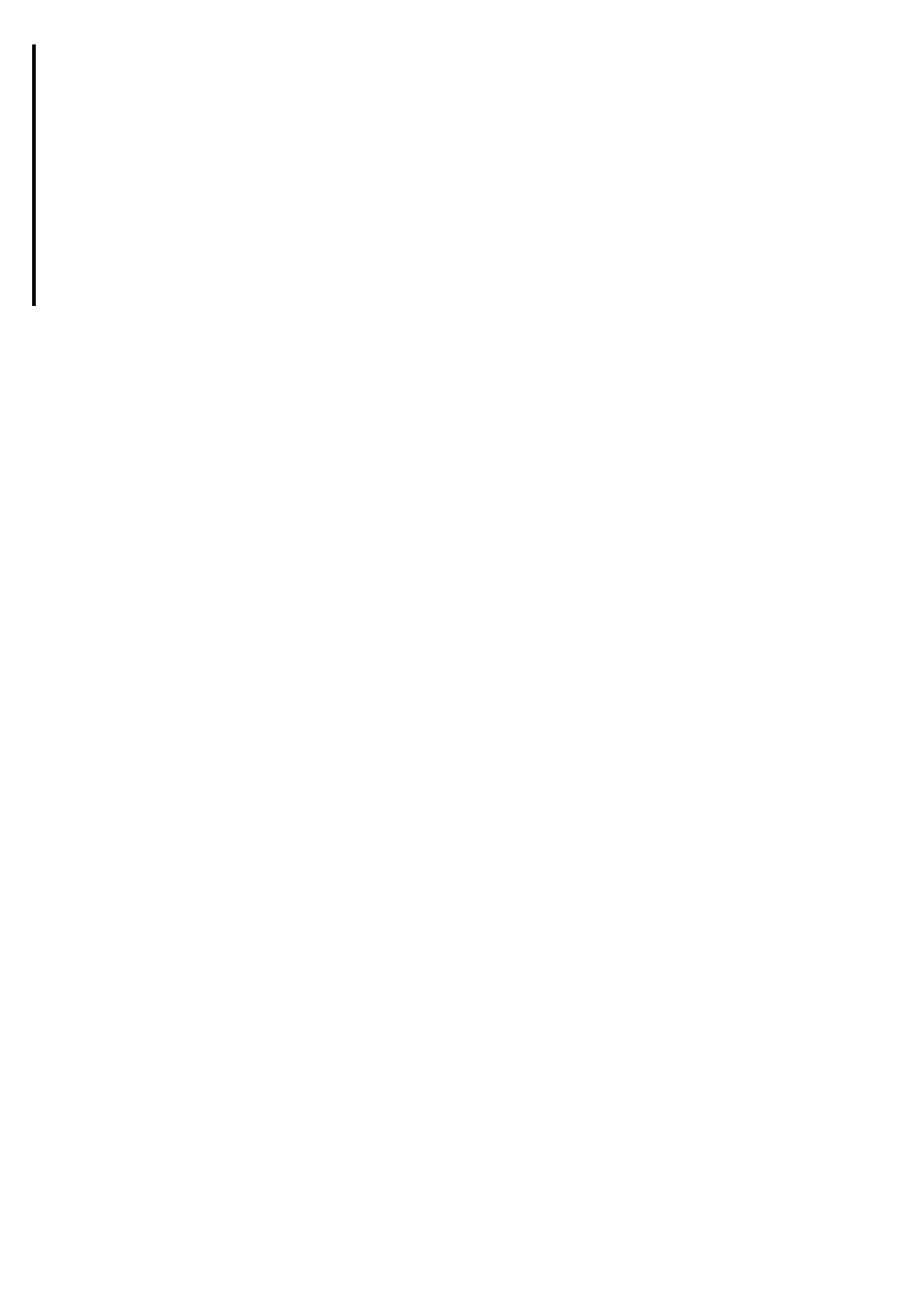

# **Mediclean Ultra Clean Ventilation**

1ST JANUARY 2022

VALID FOR ORDERS RECEIVED AFTER 01/07/2021 OR FOR DELIVERY AFTER 01/08/2021

DUE TO OUR POLICY OF CONTINUOUS IMPROVEMENT WE RESERVE THE RIGHT TO ALTER PRODUCT SPECIFICATION AND DESIGN WITHOUT NOTICE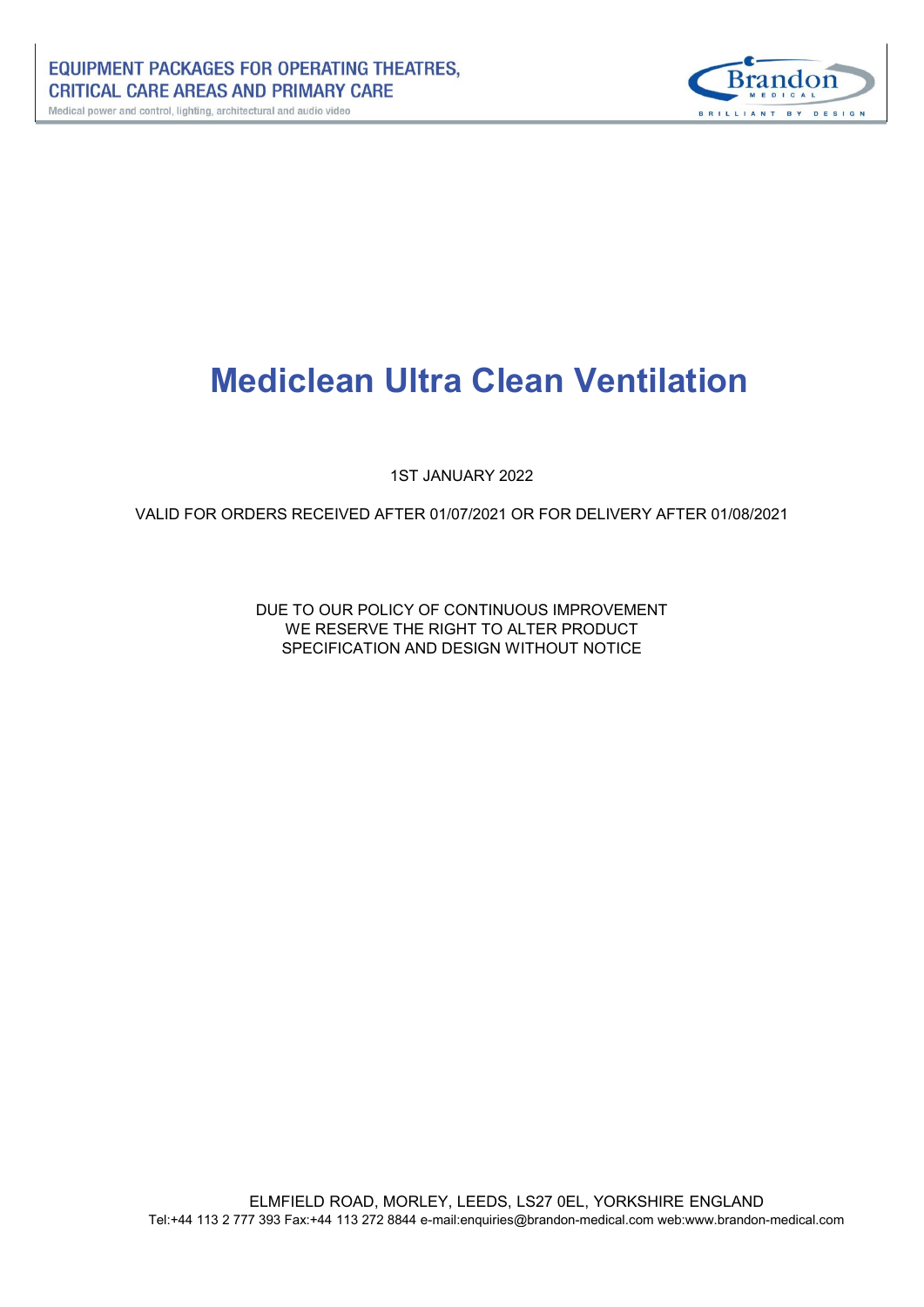**MODEL DESCRIPTION**

#### **Complanate Screenless UCV Systems**

| <b>UCV4IC262655</b> | Ultra-Clean Ventilation Revision 4 Integral Fan Complanate Screen (2.6m x 2.6m x 0.55m) |
|---------------------|-----------------------------------------------------------------------------------------|
| <b>UCV4IC292955</b> | Ultra-Clean Ventilation Revision 4 Integral Fan Complanate Screen (2.9m x 2.9m x 0.55m) |
| <b>UCV4IC322955</b> | Ultra-Clean Ventilation Revision 4 Integral Fan Complanate Screen (3.2m x 2.9m x 0.55m) |
| <b>UCV4IC323255</b> | Ultra-Clean Ventilation Revision 4 Integral Fan Complanate Screen (3.2m x 3.2m x 0.55m) |
| <b>UCV4IC353255</b> | Ultra-Clean Ventilation Revision 4 Integral Fan Complanate Screen (3.5m x 3.2m x 0.55m) |
| <b>UCV4IC353555</b> | Ultra-Clean Ventilation Revision 4 Integral Fan Complanate Screen (3.5m x 3.5m x 0.55m) |

#### **Glass Screen UCV Systems**

| <b>UCV4IS262655</b> | Ultra-Clean Ventilation Revision 4 Integral Fan STD Glass Screen (2.6m x 2.6m x 0.55m) |
|---------------------|----------------------------------------------------------------------------------------|
| <b>UCV4IS292955</b> | Ultra-Clean Ventilation Revision 4 Integral Fan STD Glass Screen (2.9m x 2.9m x 0.55m) |
| <b>UCV4IS322955</b> | Ultra-Clean Ventilation Revision 4 Integral Fan STD Glass Screen (3.2m x 2.9m x 0.55m) |
| <b>UCV4IS323255</b> | Ultra-Clean Ventilation Revision 4 Integral Fan STD Glass Screen (3.2m x 3.2m x 0.55m) |
| <b>UCV4IS353255</b> | Ultra-Clean Ventilation Revision 4 Integral Fan STD Glass Screen (3.5m x 3.2m x 0.55m) |
| <b>UCV4IS353555</b> | Ultra-Clean Ventilation Revision 4 Integral Fan STD Glass Screen (3.5m x 3.5m x 0.55m) |

## **UCV Accessories**

| <b>UCVCPMSTD</b> | Ultra-Clean Ventilation Continuous Particle Monitoring Standard                       |
|------------------|---------------------------------------------------------------------------------------|
| 14599            | Ultra-Clean Ventilation Asymmetric LED Lighting Non-Dimming (8 Luminaries, 1000 Lux)  |
| 14600            | Ultra-Clean Ventilation Asymmetric LED Lighting Dali Dimming (8 Luminaries, 1000 Lux) |
| <b>QTL70668</b>  | Linear Recessed 46w LED 1200mm x 150mm with asymmetric distribution                   |
| <b>QTL70669</b>  | Linear Recessed 46w LED 1200mm x 150mm with asymmetric distribution & DALI            |

## **Installation**

| <b>X-UCV-1STF</b>   | 1st Fix Installation of UCV - Costs provided are subject to site survey. Installation works to be carried out during<br>normal working hours |
|---------------------|----------------------------------------------------------------------------------------------------------------------------------------------|
| <b>X-UCV-2NDF</b>   | 2nd Fix Installation of UCV - Costs provided are subject to site survey. Installation works to be carried out during<br>normal working hours |
| <b>X-UCV-TEST</b>   | Test Installation of UCV - Costs provided are subject to site survey. Installation works to be carried out during<br>normal working hours    |
| <b>X-UCVCPM-INS</b> | UCV Continuous Particle Monitoring Installation                                                                                              |
| UCV4-4PC            | Provision of UCV as 4 sub assemblies                                                                                                         |
| <b>X-UCV-4PCASM</b> | On site re-assembly and installation of UCV as 4 sub assemblies                                                                              |
|                     |                                                                                                                                              |
|                     | <b>UCV Spare Parts</b>                                                                                                                       |
| <b>HWS70246</b>     | Hepa Filter 1067x1067x90mm                                                                                                                   |
| <b>HWS70247</b>     | Hepa Filter 1067x610x90mm                                                                                                                    |
| <b>HWS70847</b>     | Hepa Filter MDA 457x457x66 H14 PU Gasket Upstream                                                                                            |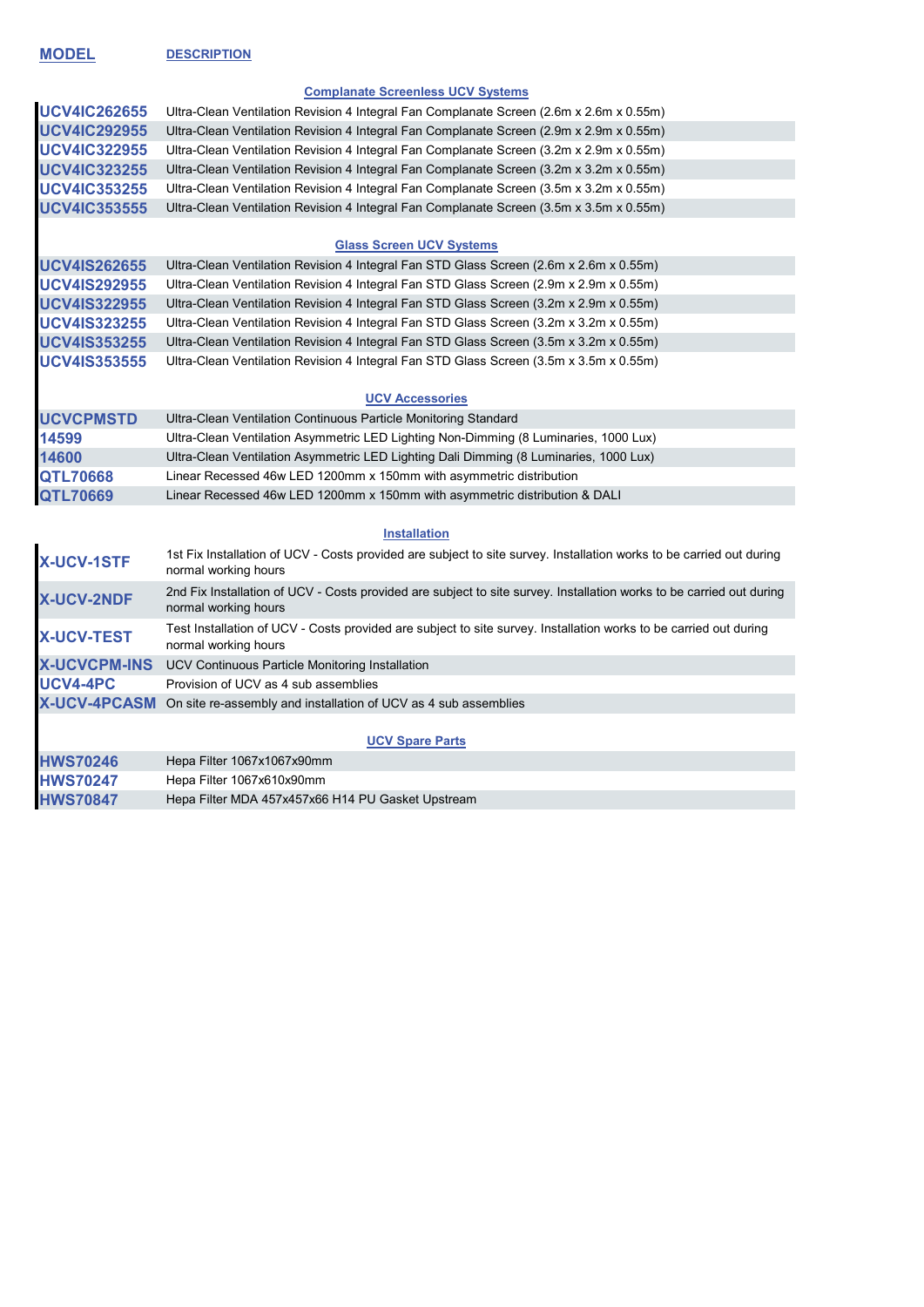

Spare Part

## 1ST JANUARY 2022

## VALID FOR ORDERS RECEIVED AFTER 01/07/2021 OR FOR DELIVERY AFTER 01/08/2021 ALL PRICES ARE IN POUNDS STERLING ALL PRICES ARE EXCLUSIVE OF PACKING, CARRIAGE AND UK VALUE ADDED TAX

SPECIFICATION AND DESIGN WITHOUT NOTICE WE RESERVE THE RIGHT TO ALTER PRODUCT DUE TO OUR POLICY OF CONTINUOUS IMPROVEMENT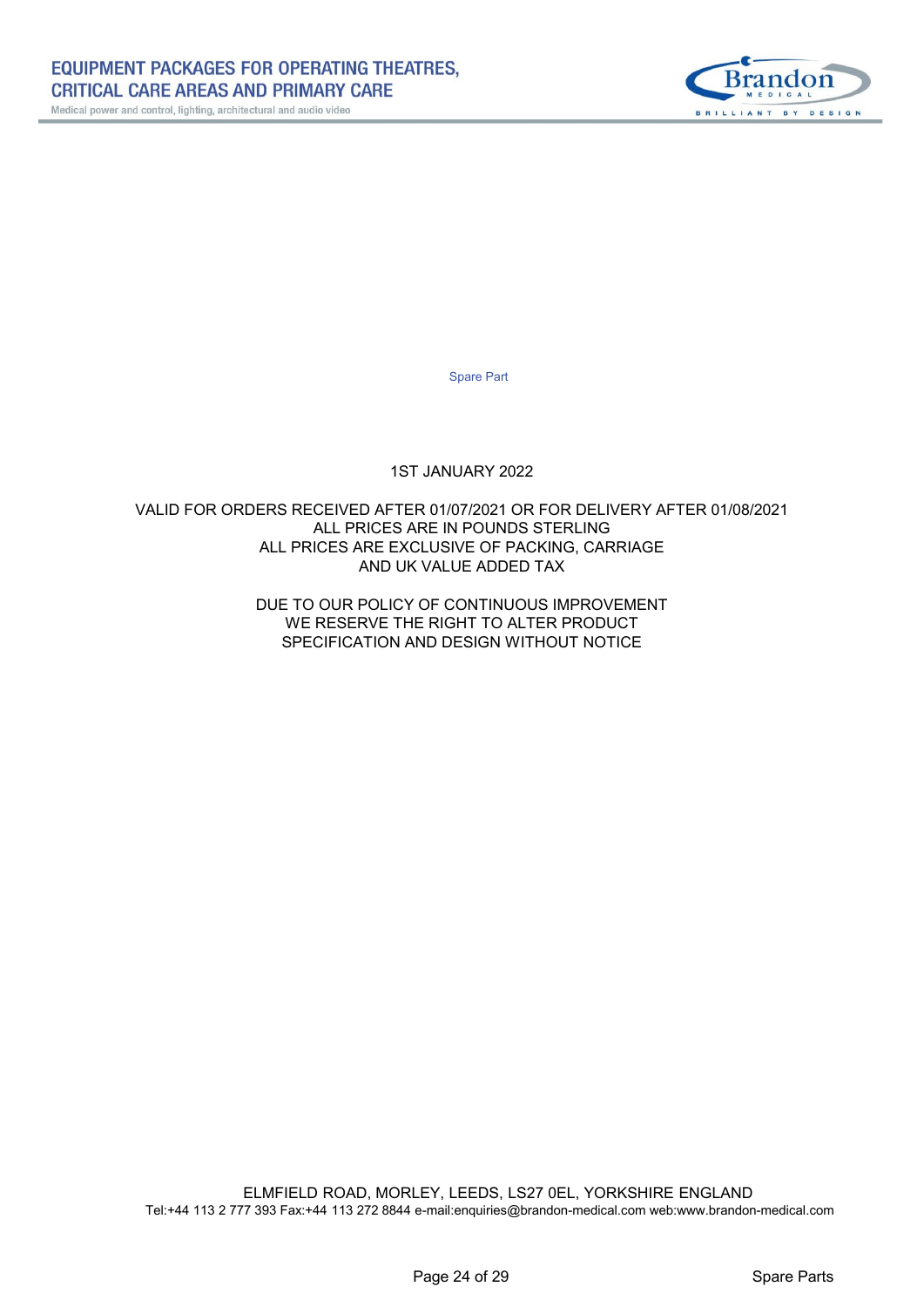## **SPARE PARTS LISTING**

**PART No. DESCRIPTION**

| 14447              | Mobile Base For 'Mo' Mobiles With Psu Attached                             |
|--------------------|----------------------------------------------------------------------------|
| 14490              | Single Disposable Handle Kit (For Aled10, Amax30 And Qe60/30)              |
| 13469-R1           | <b>Standard VFR LED Module</b>                                             |
| 13494-R1AL         | Astralite Aled10F Light Engine. Inc Optic, Driver, Control Pcb'S & Bracket |
| 13583-1            | Astralite Aled10F Led Optical Pcb                                          |
| 13991-3            | Ac2000 13.5-21Kg Spring Arm Assembly 3-Way                                 |
| <b>BA14398</b>     | Qe30 Petal PCB                                                             |
| <b>BEPU0070M24</b> | 24V Minor Mobile El System                                                 |
| <b>BP14536</b>     | Programmed Keypad PCB - Qe60/Qe6H                                          |
| <b>BP14611</b>     | Programmed Keypad PCB - Qe30/Qe3H                                          |
| <b>HH14446</b>     | Mobile Column For 'Mo' Mobiles                                             |
| <b>HHS70513</b>    | Oasys Mobile Handle Assy                                                   |
| <b>HHS70910</b>    | Oasys Spring Arm Cover For Mobile Column                                   |
| <b>HM33562C</b>    | Steri Handle Cover, Moulded                                                |
| HM34502            | Major Mobile Lamp Cover Base V0                                            |
| HM34503            | Major Mobile Lamp Cover Top V0                                             |
| <b>HMI33950</b>    | <b>Astramax Top Cover</b>                                                  |
| <b>HMI34441</b>    | Qe30 Top Cover                                                             |
| <b>HN23985</b>     | Hanalux Spindle Adaptor - To Suit 2004/2005 Stem                           |
|                    | HN-GU-LID-PLAII Galaxy Ultra Series Pod Lid, No Handle                     |
| HO14123            | 16.7Kg Swing Base 550/39 & 720/27                                          |
| <b>HO-BRA/M16</b>  | Brake Screw-M16*10Mm Nom Lengt To Suit Wa600 Arms                          |
| HO14327            | AC2000 3.5-7KG 3P NO STOPS                                                 |
| HO14735            | SWING CEILING ARM 550/39 NEW                                               |
| <b>HO-F/SKT</b>    | Spr Arm Female Socket                                                      |
| <b>HO-M/PLUG</b>   | Spr Arm Male Plug                                                          |
| <b>HOS1937414</b>  | Bottom Cap For Duo Structure                                               |
| <b>HOS70072</b>    | Acrobat 2000 Parts Kit 2                                                   |
| <b>HOS70073</b>    | Acrobat 2000 Parts Kit 3                                                   |
| <b>HOS70074</b>    | Acrobat 2000 Parts Kit 4                                                   |
| <b>HOS70075</b>    | Acrobat 2000 Parts Kit 5                                                   |
| <b>HOS70082</b>    | Acrobat 3000 Parts Kit 2                                                   |
| <b>HOS70082-S</b>  | Acrobat 3000 Parts Kit 2 With Stops                                        |
| <b>HOS70084</b>    | Acrobat 3000 Parts Kit 4                                                   |
| <b>HOS70085</b>    | Acrobat 3000 Parts Kit 5                                                   |
| <b>HOS70940</b>    | Pack Of 10 M10 X 11 Nom Length Brake Screws                                |
|                    | <b>HO-SSTAND/OW</b> Minor Surgical Mobile Stand Without Electrics          |
| <b>HO-SSTNDPR</b>  | Ac Swing Blue Plastic Ring & Screw (25 Pcs)                                |
| <b>HO-T38807</b>   | Cap Blue, Ac Swing (Astralite)                                             |
| <b>HWPLUNGER</b>   | Captive Plunger For Gled Series Lid                                        |
| <b>HWS13462</b>    | Replacement Arm For Astralite Models                                       |
| <b>HWS14141</b>    | Steri Handle Carrier Assembly Moulded                                      |
| <b>HWS14159</b>    | Aled Intensity On/Off Switch Kit                                           |
| <b>HWS14160</b>    | Aled Focus Switch Kit                                                      |
| <b>HWS14161</b>    | Aled Red Balance Switch Kit                                                |
| <b>HWS14372</b>    | Spares Set Grub Screw+ Ret Segment                                         |
| <b>HWS14432</b>    | Qe60 Front Screen Replacement Kit                                          |
| <b>HWS14433</b>    | Qe60 Petal Replacement Kit                                                 |
| <b>HWS14434</b>    | Qe60 Front Screen Removal Kit                                              |
| <b>HWS14805</b>    | Qe30/Am30 Replacement Front Screen                                         |
| <b>HWS14818</b>    | Qe6H Camera Petal Replacement Kit                                          |
| <b>HWS70672</b>    | Fuse Antisurge Smd 5A                                                      |
| HZ14460            | Astralite Plus 60 Lamp Head                                                |
| HZ14461            | Astralite Plus 40 Lamp Head                                                |
| <b>HZS70521C</b>   | Blue Steri Handle For Aled Plus (Sales Item)                               |
| <b>LF22.8V50W</b>  | Lamp Filament 22.8V 50W Axial (To Suit Galaxy Ultra & Astralite Series)    |
| <b>YX70275</b>     | 3M Lead Type G Uk To C13 Connection                                        |
|                    |                                                                            |

# **COOLVIEW SPARE PARTS LISTING**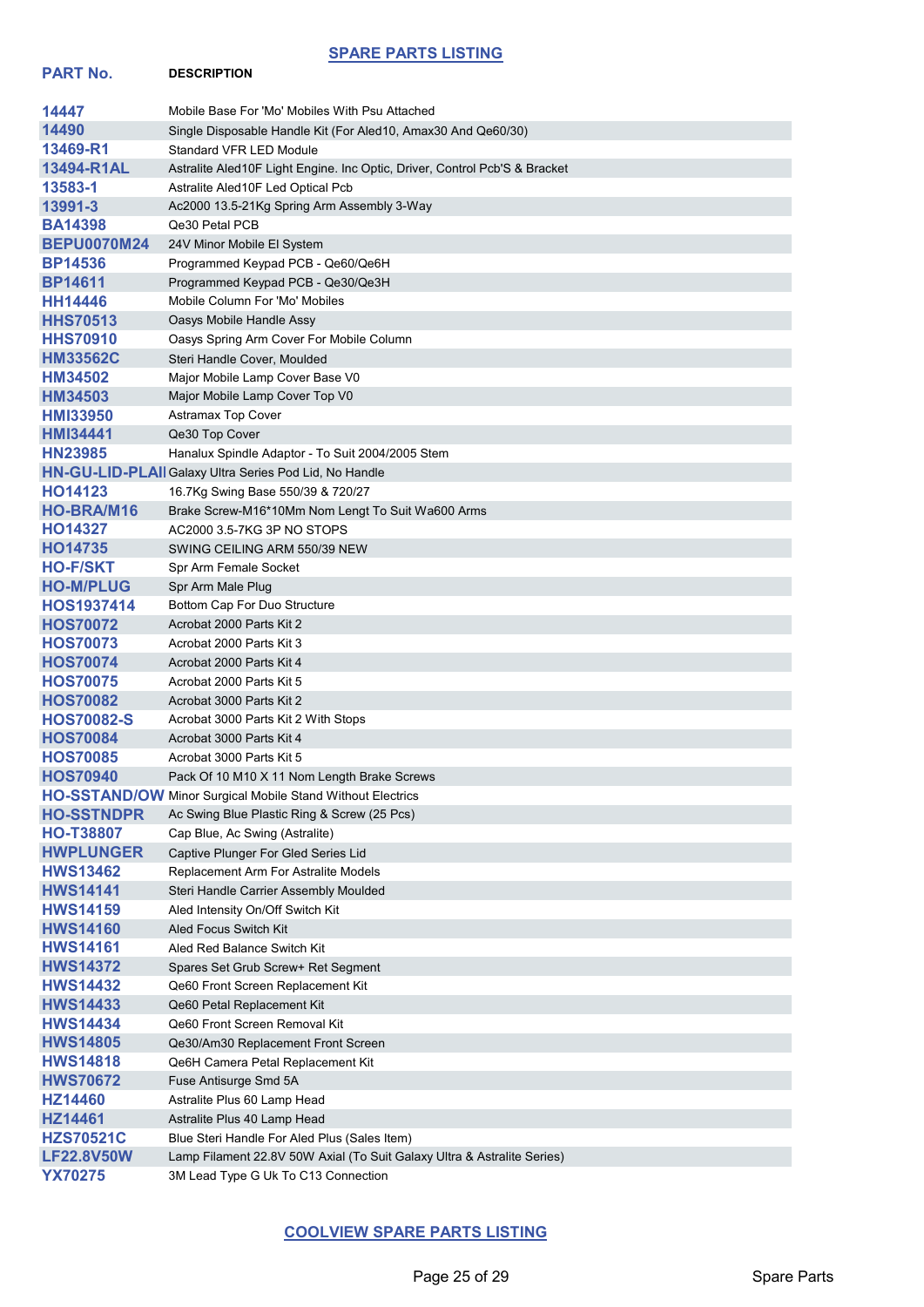| <b>CABJNT</b>     | Coolview Gx Arm Bottom Joint Assembly With Clamping Lever |
|-------------------|-----------------------------------------------------------|
| <b>CABKTBP</b>    | Backplate Incl 3 Fixing Screws To Suit 16Mm Wall Bkt      |
| <b>CAFRJNT</b>    | Coolview Gx Arm Front Joint Assembly                      |
| <b>CAMJNT</b>     | Coolview Gx Arm Mid Joint Assembly                        |
| <b>CAMJNT</b>     | Coolview Gx Arm Mid Joint Assembly                        |
| <b>OA288SW</b>    | Optica288/388 RI122 Switch                                |
| <b>HDS70563</b>   | Eled Transformer 12V, 15W                                 |
| <b>HDS70569</b>   | Cled23 Glass & Clear Cover                                |
| <b>HDS70570</b>   | Cled23 Power Supply P-Version                             |
| <b>HDS70571</b>   | Cled23 Power Supply C-Version                             |
| <b>HDS70574</b>   | Cled23 Cable Set Ceiling Pole                             |
| <b>HDS70575</b>   | Cled23 Spring Balanced Arm C-Version                      |
| <b>HDS70576</b>   | Cled23 Spring Balanced Arm P-Version                      |
| <b>HDS70577</b>   | Cled23 Spare Lamp Head                                    |
| <b>HDS70616</b>   | Uk Plug To Fit Hds70563                                   |
| <b>HDS70656</b>   | Cled23 Replacement Knob Kit                               |
| <b>HDS70687</b>   | Cled23 Replacement Ceiling Stem                           |
| <b>HDS70833</b>   | Replacement Lamp Head Assemby For Mt6008                  |
| <b>HDS70909</b>   | Led Lamp For Eled7 Inc Bezel                              |
| <b>H-FILTER-D</b> | Heat Filter Type D (Coolview) Clear Lense                 |
| <b>HN23335</b>    | Wall Bracket Adapter 12Mm                                 |
| <b>HW14551</b>    | Medirail End Cap Kit                                      |
| <b>HWS70299</b>   | C35 C50 Outer Housing                                     |
| <b>HWS70395</b>   | 50Mm Castor Kit Of 5 Wheels                               |

## **PENDANT SPARES**

| <b>HOP1508177</b> | Set Screw M8 X 12Mm                   |
|-------------------|---------------------------------------|
| <b>HOP1508178</b> | Set Screw M8 X 8Mm                    |
| <b>HOP1848774</b> | <b>Ondal Cover Retaining Ring</b>     |
| <b>HOP1916978</b> | Ceiling Cover 600X150 With 122Mm Hole |
| HOP1927238        | Ceiling Cover 600X150 With 182Mm Hole |
| <b>HOP1935178</b> | Ceiling Cover 600X150 With 202Mm Hole |
| HOP1935324        | Stop Bearing Unit For Mediboom        |
| HOP1935861        | Sp Telescope Magnet Lifter            |
| <b>HOS1928086</b> | Brake Bladder Ceiling Flange 605Mm    |
| <b>HOS1929474</b> | Brake Bladder Flange 360Mm            |
| <b>HOS1929504</b> | Brake Bladder Drop Tube 190Mm         |
| <b>HOS1933697</b> | <b>Brake Bladder Ceiling Flange</b>   |

## **FIRST FIX AND MOUNTING ACCESSORIES**

| 13574-1         | Rigid/Retract Spacer Assy (Precision)  |
|-----------------|----------------------------------------|
| 14338-1         | Rigid Spacer Kit (Precision)           |
| 14339-1         | Retractable Spacer Kit (Precision)     |
| <b>HMI34789</b> | Meigan Washer Kit (Bag Of 100)         |
| <b>HN33556</b>  | Minor Adj Top Plate                    |
| <b>HN33557</b>  | Minor Adj Cav Spacer Bottom Pl         |
| <b>HN33602</b>  | Rigid/Retract Drop Rod                 |
| HN33645-1       | C-Frame Int Plate Single               |
| <b>HN33879</b>  | C-Frame Top Plate                      |
| <b>HN33881</b>  | C-Frame Top Plate XI                   |
| <b>HN33883</b>  | C-Frame Int Plate XI                   |
| <b>HN33884</b>  | <b>Fixing Washer</b>                   |
| <b>HN33888</b>  | Intermediate Tube Cup                  |
| <b>HN33890</b>  | C-Frame Top Plate Single               |
| HN33891-1       | C-Frame Drop Tube 930Mm                |
| HN33891-2       | C-Frame Drop Tube Custom Length        |
| HN33892-1       | C-Frame Drop Rod 1000Mm                |
| <b>HN34543</b>  | Pendant Av Mounting Plate              |
| <b>KA70983</b>  | Safety Stud Anchor Hst M16 x 145 45/25 |
| KA20M170/35     | Safety Stud Anchor Hst M20X170/35      |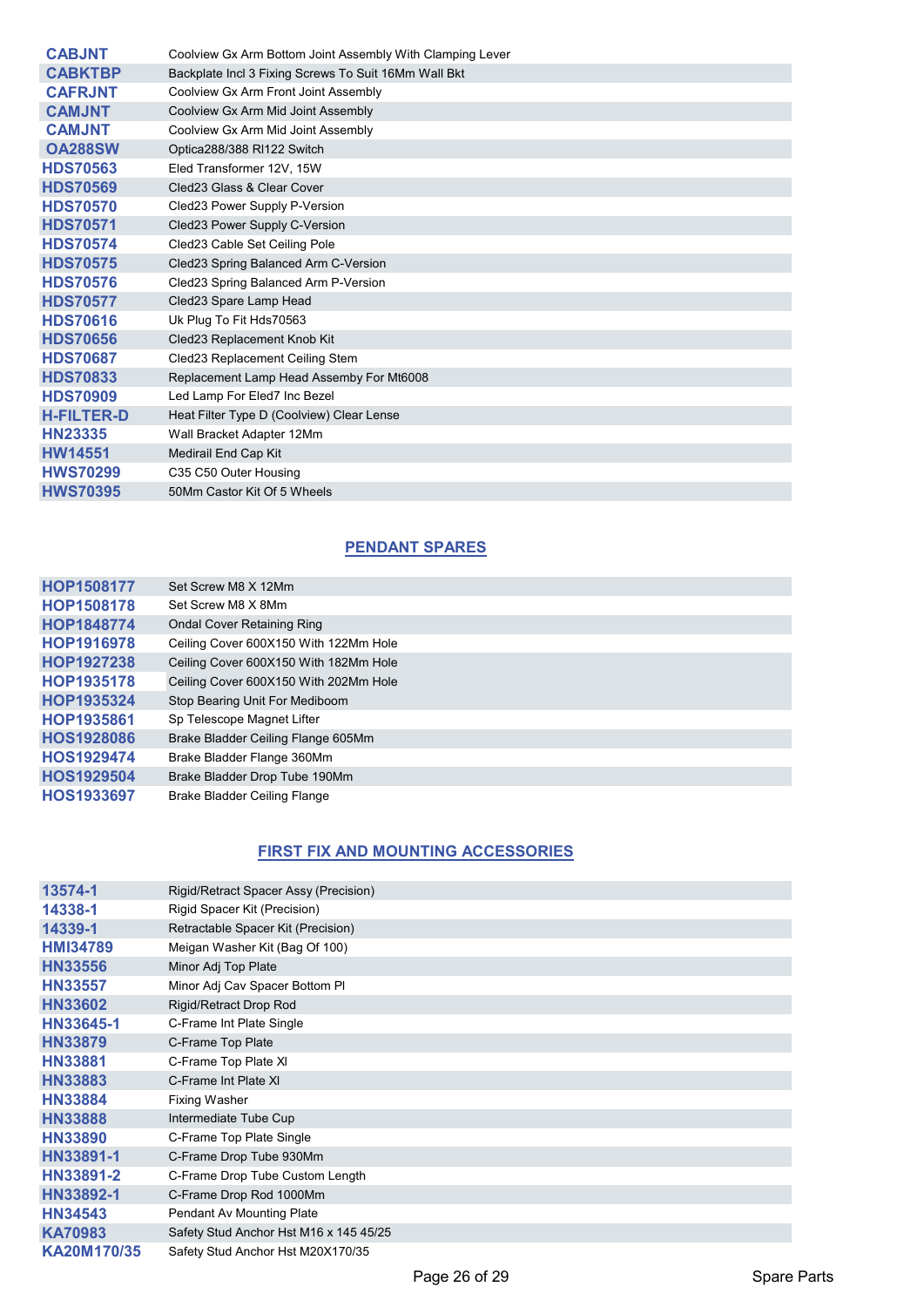# **Cables & Power Supplies**

| <b>TG70819</b>    | Uk Adaptor For Plug Top Psu                              |
|-------------------|----------------------------------------------------------|
| <b>TG70820</b>    | Us Adaptor For Plug Top Psu                              |
| <b>TG70821</b>    | Au Adaptor For Plug Top Psu                              |
| <b>TG70822</b>    | Eu Adaptor For Plug Top Psu                              |
| <b>TG70823</b>    | China Adaptor For Plug Top Psu                           |
| YA13625-2         | GLED 30/50 Focus Switch Loom                             |
| <b>YA70307</b>    | 3M Lead Type B Nema Us 3 Pin To Unterminated             |
| <b>YA70308</b>    | 3M Lead Type F Schuko To C13 Connection                  |
| <b>YA70380</b>    | 3M Type B Nema Us 3 Pin To C13 Connection                |
| <b>YA70497</b>    | 3M Lead Type G Uk Plug To C7 Connector                   |
| <b>YA70498</b>    | 2M Lead Type G Uk To C7 Connection                       |
| <b>YA70516</b>    | 3M Lead Type B Nima Us 3 Pin To C5 Connection            |
| <b>YA70517</b>    | 3M Lead Type B Nima Us 2 Pin To C7 Connection            |
| <b>YA70518</b>    | 4 Mtr Lead Med App Type B Nema Us 3 Pin To Un-Terminated |
| <b>YX33425</b>    | 3 Mtr Lead Type G Uk Plug To Un-Terminated               |
| <b>YX34219</b>    | 3M Lead Type F Schuko To Unterminated                    |
| <b>YX34610</b>    | lec C14 Male Plug To C7 Plug Power Adapter 50Cm          |
| <b>YX70316</b>    | lec Us Mains Lead 3M                                     |
| <b>ZE050H-1SR</b> | Hd Led Std Power Supply Unit 50W                         |
|                   |                                                          |

# **Phase Out Products and Parts**

| EBL13847-1207     | Battery Agm 12V 07Ah Labelled                             |
|-------------------|-----------------------------------------------------------|
| EBL13847-1233     | Batery Agm 12V 33Ah Labelled + Sml Battery Link Plate     |
| EBL13847-1255     | Battery Agm 12V 55Ah Labelled + Sml Battery Link Plate    |
| EBL13847-1270     | Battery Agm 12V 70Ah Labelled                             |
| EBL13847-1290     | Battery Agm 12V 90Ah Labelled                             |
| <b>ELED7HXBT</b>  | C/View Eco 7 Watt Back Plate Exam Lamp                    |
| <b>ELED7HXDT</b>  | C/View Eco 7 Watt Desk Mount Exam Lamp                    |
| <b>ELED7HXMT</b>  | C/View Eco 7 Watt Mobile Mount Exam Lamp                  |
| <b>ELED7HXRT</b>  | C/View Eco 7 Watt Rail Mount Exam Lamp                    |
| <b>ELED7HXWT</b>  | C/View Eco 7 Watt Wall Mount Exam Light                   |
| ELED7S3M          | C/View Eco 7 Watt Mobile Exam Lamp Multiflex Arm          |
|                   |                                                           |
| HOP1871519        | Varioview Ac3000 Double Monitor Bracket                   |
| HOP1913422        | Varioview Ac2000 Double Monitor Bracket                   |
| HOP1933915        | Varioview Ac3000 Single Monitor Bracket                   |
| HOP1933916        | Varioview Ac2000 Single Monitor Bracket                   |
|                   |                                                           |
| EVM24MFSF3        | Video Monitor 24" Med Approved                            |
| <b>EVM19MFSF</b>  | 19" Foreseeson Monitor Med Approved Flat Screen           |
| <b>EVM19MFSF4</b> | Video Monitor 19" Med Approved                            |
| <b>EVM26MFSB1</b> | Trueendo 26" Led Multi Modality Medical Monitor           |
| <b>EVM42MFSF</b>  | Foreseeson Monitor Med Approved Flat Screen               |
| <b>EVM46MFSF</b>  | Wall Mount 46" Monitor                                    |
| <b>EVOCBBDVS</b>  | Ceiling Mounted Media Arm For Sgl Monitor With 7-12Kg Arm |
| <b>EVOCBEBVD</b>  | Ceiling Mount Media Arm For Double Monitor                |
| <b>EVPIPS700</b>  | Medical Recorder And Capture Station With Usb Dvd Hdd     |
|                   |                                                           |

# **Packing**

| IC34265        | Transit Case 72X16.5X63Cm                    |
|----------------|----------------------------------------------|
| <b>IC70063</b> | Mobile Base Flight Case                      |
| <b>IC70064</b> | Transit Case Astralite Mobile Demo Unit      |
| <b>IC70065</b> | Transit Case Quasar Lamp Head                |
| <b>IC70068</b> | Transit Case Quasar Mobile Lamp Head         |
| <b>IC70250</b> | Wooden Export Crate 191X106X125Cm - External |
| <b>IC70709</b> | Wooden Export Crate 180X70X70Cm              |